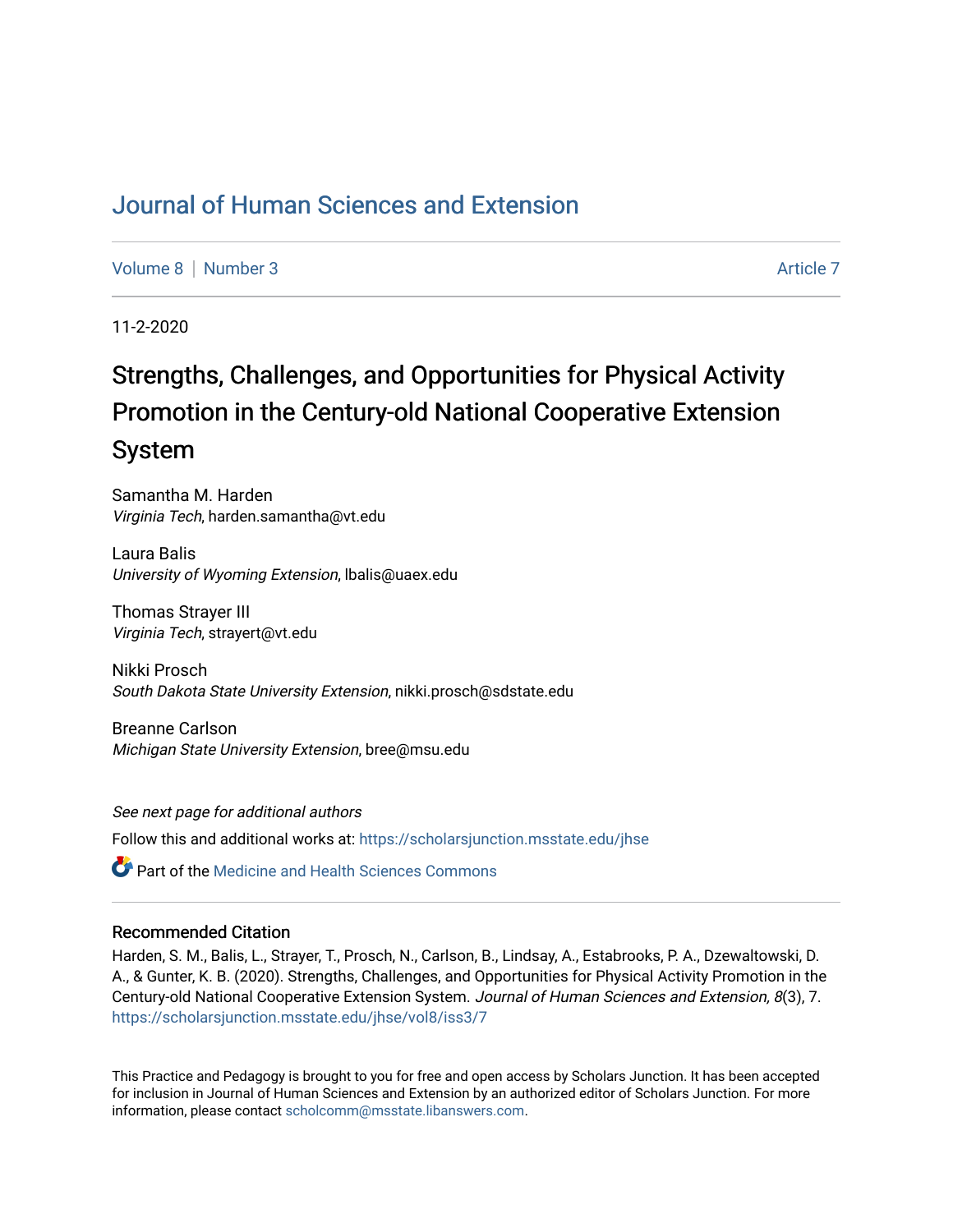# Strengths, Challenges, and Opportunities for Physical Activity Promotion in the Century-old National Cooperative Extension System

#### Authors

Samantha M. Harden, Laura Balis, Thomas Strayer III, Nikki Prosch, Breanne Carlson, Anne Lindsay, Paul A. Estabrooks, David A. Dzewaltowski, and Katherine B. Gunter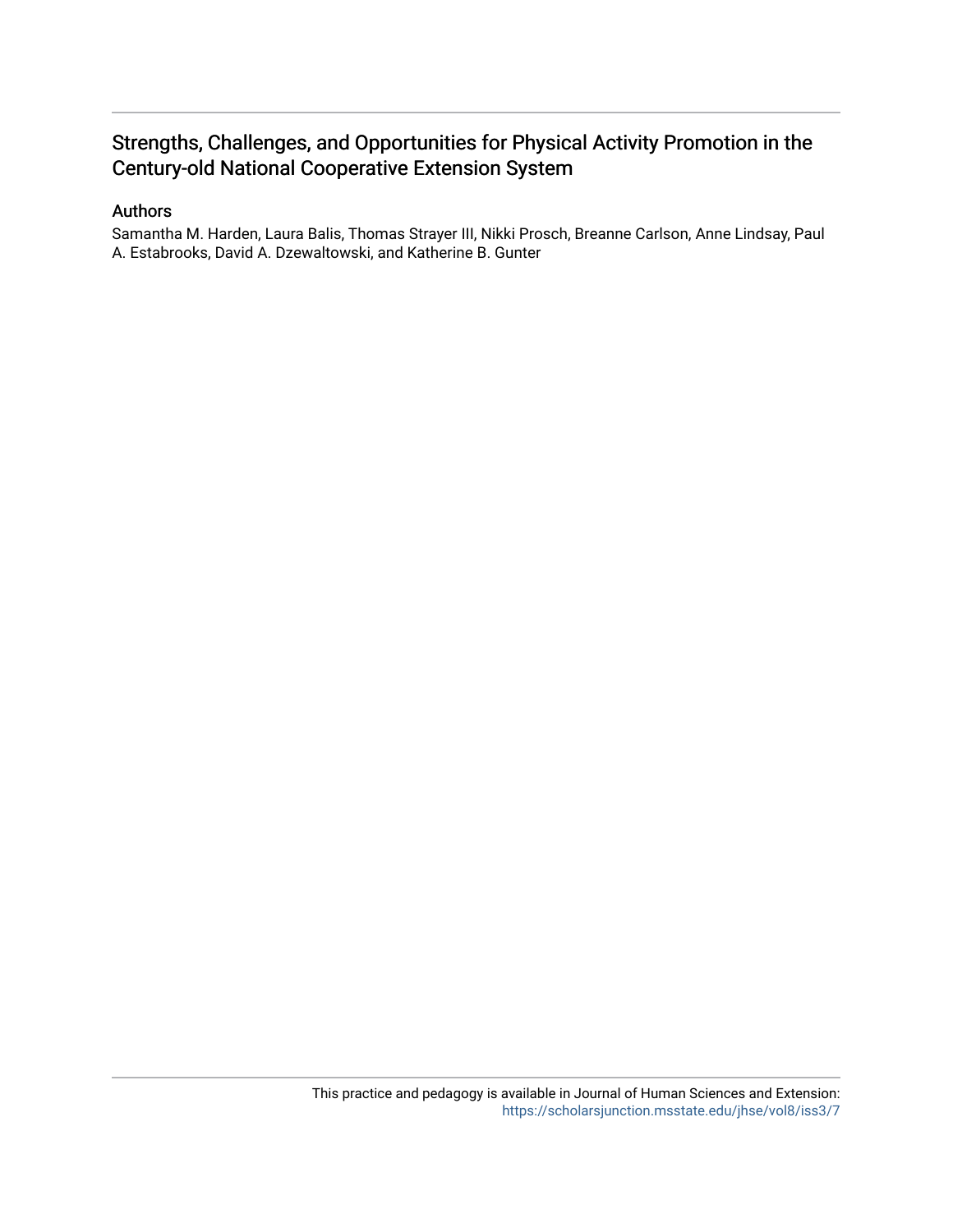# **Strengths, Challenges, and Opportunities for Physical Activity Promotion in the Century-old National Cooperative Extension System**

**Samantha M. Harden** *Virginia Tech*

**Laura Balis**  *University of Wyoming Extension* 

> **Thomas Strayer III** *Virginia Tech*

**Nikki Prosch** *South Dakota State University Extension*

**Breanne Carlson** *Michigan State University Extension*

> **Anne Lindsay** *University of Nevada – Reno*

## **Paul A. Estabrooks David A. Dzewaltowski** *University of Nebraska Medical Center*

# **Katherine B. Gunter**

*Oregon State University*

*The need for physical activity promotion is ubiquitous, and offering physical activity interventions in community settings may reach people where they live, work, and play. Reaching people and providing evidence-based programming is exactly what the Cooperative Extension System has accomplished over the last century. In 2014, federal policy brought physical activity promotion into the mission of Extension. Although this policy marks the beginning of concerted efforts for physical activity promotion, several states have had strong success in this area. Borrowing from these efforts, this paper reports strengths, challenges, and opportunities for physical activity promotion in Extension.*

*Keywords:* Exercise, community-based, policy response, dissemination, and implementation

Direct correspondence to Samantha M. Harden at harden.samantha@vt.edu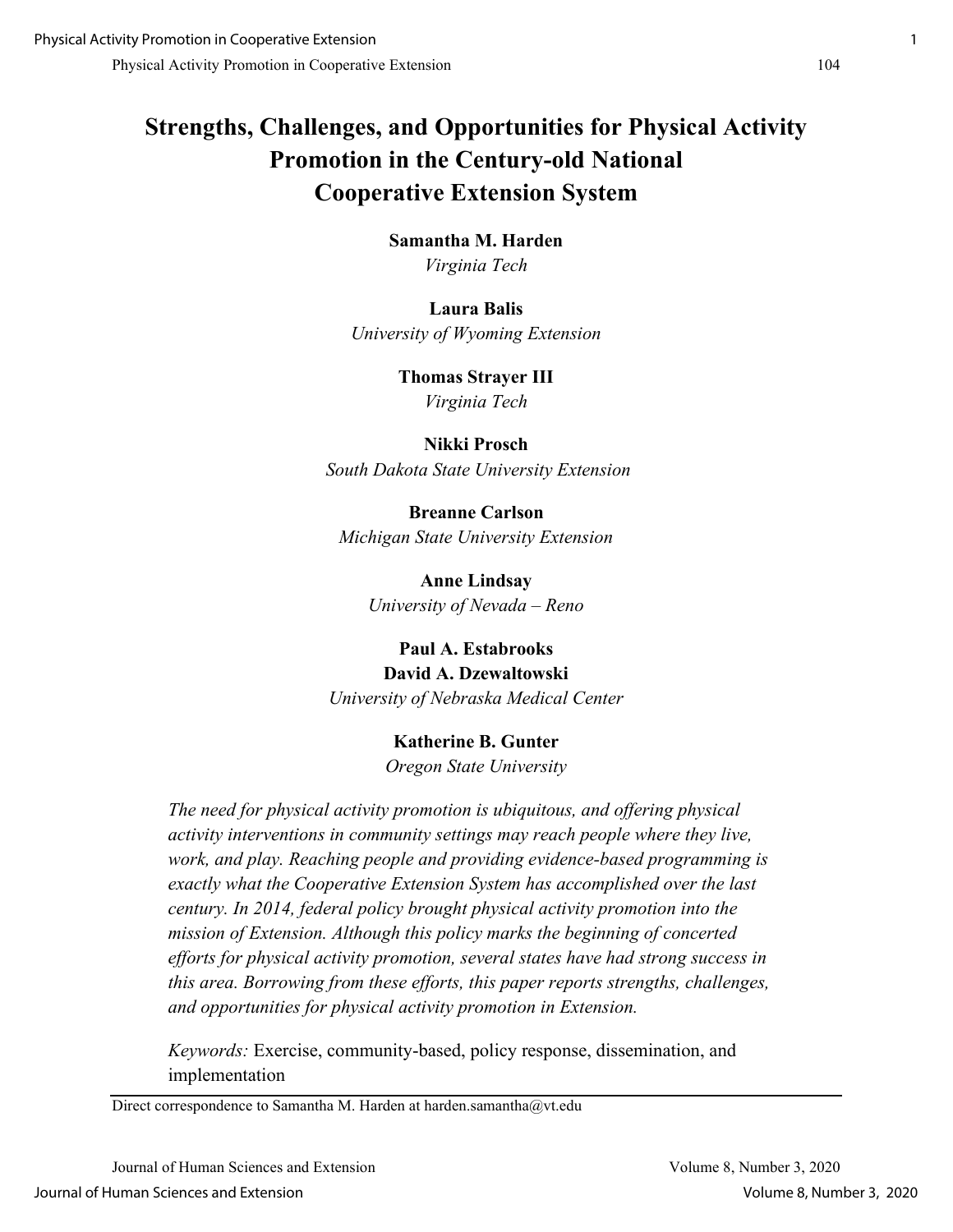#### **Introduction**

Everett Rogers' diffusion of innovation (DOI) theory (Rogers, 1962) is the foundation of many dissemination and implementation theories, models, and frameworks (Estabrooks et al., 2018; Tabak et al., 2012). It was developed to characterize the spread of information and knowledge through social systems, and much of the early work was conducted within the National Cooperative Extension System (herein: Extension).

Extension is associated with land grant universities in every state and territory in the U.S. (Franz & Townson, 2008). This system's infrastructure employs university-based specialists who work with county-based field professionals (herein: agents), staff, or volunteers who, in turn, provide services to communities (Franz & Townson, 2008). The Extension model has the potential to facilitate broad reach into populations that may benefit most from the application of evidencebased interventions, has credibility within the community, and aligns evidence-based services with community needs (Balis, Strayer, et al., 2019; Dunifon et al., 2004; Fetsch et al., 2012; Wilson et al., 2018). Many successes of this model have been noted over the last 100 years (Blair et al., 2013; Block et al., 2004; Bull et al., 2004; Buscemi et al., 2014; Cases et al., 2016; Dunn et al., 2006; Dwyer et al., 2017; Estabrooks et al., 2008; Folta et al., 2015; Freedman et al., 2014; Janicke et al., 2013; Kaiser et al., 2015; Kaufman et al., 2017; MacKenzie Whetstone et al., 2011; McNamara & Gunter, 2012; Phillips et al., 2013; Reed et al., 2016). Much of this success has been noted in agriculture (which is unsurprising as Extension is funded through the United States Department of Agriculture [USDA]), but new attention has been paid to the health promotion initiatives within the system (Balis & Harden, 2019; Ball et al., 2013; Dzewaltowski et al., 2004; Harden et al., 2018; Manore et al., 2017; Peña-Purcell et al., 2012).

This attention is, in part, due to the release of the Extension National Framework for Health and Wellness in 2014, which stated that "the same system of Extension can do for the nation's health what it did for American agriculture" (Braun et al., 2014), including 'physical activity' as part of the NIFA strategic plan for the first time (Farm Service Agency, 2014). This has provided opportunities for specialists to foster partnerships with healthcare, other public health entities, or academic researchers to promote physical activity (Braun et al., 2014; Harden et al., 2018).

As with most new initiatives, physical activity has been a less prominent focus within the system (Braun et al., 2014; Harden et al., 2016, 2018). In this report, we provide our perspectives of working within the system; specific state-based successes and challenges encountered when applying the current Extension model to physical activity promotion; and suggestions for improved dissemination within the system that was the birthplace of DOI. While our shared experiences are not comprehensive of all physical activity promotion in Extension, we strategically teamed together to ensure that these examples span the nation and over 20 years of work as physical activity scholarly practitioners.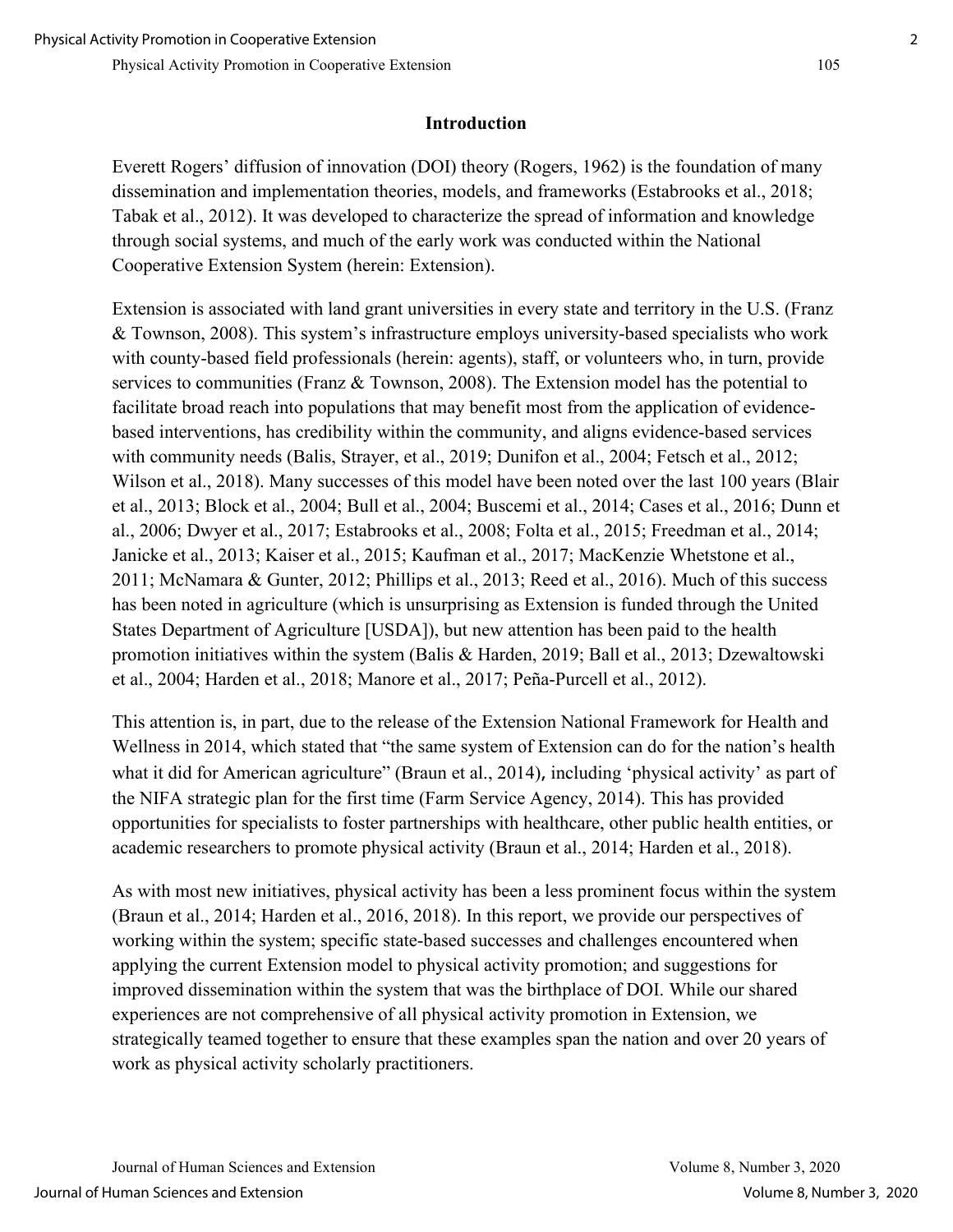## **Synopsis of Current Approach to Physical Activity Promotion: Examples of Strengths and Successes**

There are antecedents and facilitators for successful physical activity promotion at the national, state, multi-county, and county levels within Extension (see Figure 1 for examples) and many cases where Extension professionals have leveraged their expertise and relationships to achieve statewide success.

|  | Policy, Mandates, Federal<br>funds               | • Inclusion of physical activity<br>objectives and outcomes in Farm<br>Bill and other relevant policies                              |
|--|--------------------------------------------------|--------------------------------------------------------------------------------------------------------------------------------------|
|  | Administrative support,<br>Strategic plans       | • Physical activity as part of<br>performance evaluations or<br>impact statements                                                    |
|  | Dedicated and enthusiast<br>exercise specialists | • Well-informed and-connected<br>exercise specialists who provide<br>updated, relevant, and evidence-<br>based information to agents |
|  | Motivated and informed<br>county agents          | • Agents attend training, seek<br>partnerships, identify community<br>needs and promote physical<br>activity                         |

# *Figure 1. Multi-level Physical Activity Promotion Strategies for the Cooperative Extension System*

As the first example, two decades ago, Kansas State University was one of the first institutions in the U.S. to link scholars in physical activity and public health with appointments in the Extension system. The Kansas State Agricultural Experiment Station and Cooperative Extension System (K-State Research and Extension) established an integrated research-practice Community Health Institute (CHI). The CHI facilitated system-level changes within the K-State Research and Extension System to promote physical activity, including selecting physical activity (and nutrition) as primary research and practice outcomes, hiring the first state-level specialists in physical activity in the U.S. (housed in the Kinesiology department), establishing the first undergraduate emphasis in public health physical activity and a Master of Public Health with emphases in physical activity and nutrition, and impacting the education of several county Extension agents (Dzewaltowski et al., 2015). In addition, the CHI implemented several successful research and practice projects, including (a) the CHI Healthy Places Framework, which included several projects, such as an NIH funded Healthy Youth Places middle school randomized trial evaluating local adult and youth leaders' use of evidence-based implementation strategies to promote healthy behaviors in school (Dzewaltowski, Estabrooks, & Johnston, 2002;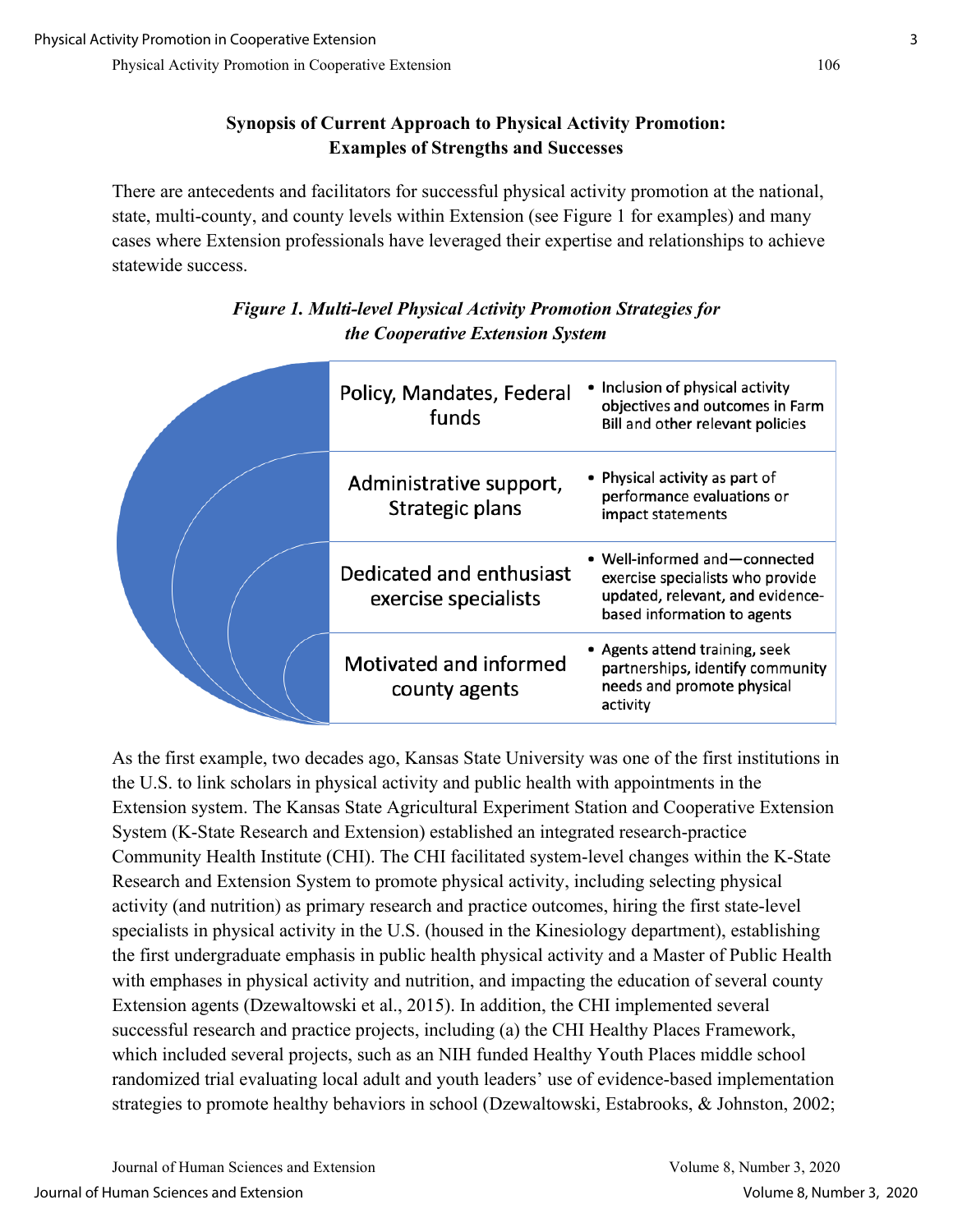Dzewaltowski et al., 2009; Dzewaltowski, Estabrooks, Gyurcsik, et al., 2002); (b) the Healthy Opportunities for Nutrition and Physical Activity (HOP'N) After School Project, which was a USDA-funded integrated Extension project and school randomized trial that implemented a multi-level obesity prevention intervention (Dzewaltowski et al., 2010); and (c) Walk Kansas, a Kansas Social and Rehabilitative Services-funded statewide walking and fruit-vegetable consumption program, demonstrating positive effects on physical activity and fruit and vegetable consumption as well as strong reach, adoption, implementation, and both individual- and systemlevel maintenance (Burke et al., 2010; Doerksen & Estabrooks, 2007; Downey et al., 2012; Estabrooks et al., 2004, 2008; Shapcott et al., 2006; Wages et al., 2010).

More recently, USDA and Iowa State University Extension supported an obesity prevention dissemination initiative and a series of research studies on implementing evidence-based practices in schools. Iowa School Wellness Integration Targeting Child Health (SWITCH) was implemented based on the robust Healthy Youth Places framework, designed to increase the capacity of school leaders to lead school wellness programming (Chen et al., 2018; Welk et al., 2015).

By way of another state-based example, Oregon State University (OSU) Extension professionals partnered with Oregon's Department of Education (ODE) to address a gap in available resources enabling elementary schools to meet new statewide policies related to physical education (P.E.). In July 2017, the Oregon legislature passed Senate Bill 4, requiring 150 minutes per week of P.E. for every public elementary school student (S. 4-A, 2017). As of June 2018, approximately 10% of Oregon's public elementary schools were delivering the required minutes.

Schools reported barriers that included lack of resourcing to hire P.E. specialists and insufficient P.E. facilities to support more P.E. class time (Oregon Department of Education, 2017). The legislation was amended to address these barriers, allowing licensed classroom teachers to provide the required minutes under certain conditions, including using curricula aligned to state P.E. standards. However, no standards-aligned curricula met the unique needs of classroom teachers. Working collaboratively, ODE and OSU Extension adapted an evidence-informed classroom-based physical activity curriculum (B.E. Physically Active 2-Day; BEPA 2.0) to align with national and state P.E. standards (Gunter et al., 2017).

County-based Extension agents were trained annually to train local school district personnel to implement BEPA 2.0, which has become a relied upon strategy to help schools meet new statewide P.E. requirements (Taylor & Gunter, 2019). This train-the-trainer model has to date resulted in more than 50,000 children exposed to school-based physical activity opportunities, and data support that Extension trainers are as effective at translating knowledge and promoting self-efficacy among trained teachers (Taylor & Gunter, 2019).

South Dakota State University (SDSU) Extension professionals have also matched strategies across the levels suggested in Figure 1. For example, SDSU received the Centers for Disease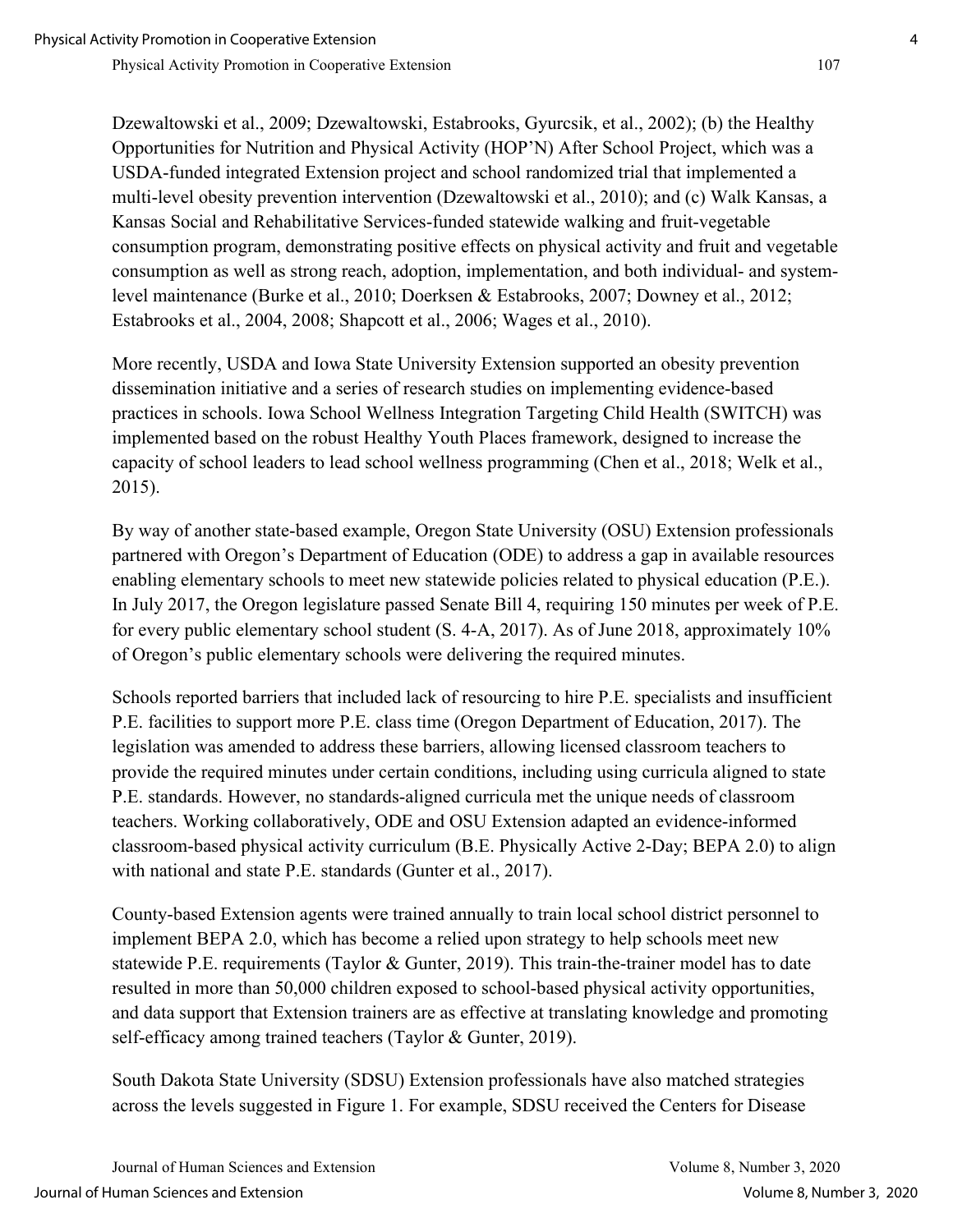Control and Prevention CDC-RFA-DP14-1416 High Obesity funding from 2014-2018 (Promoting Healthy Living in South Dakota, n.d.). State budgeting and size of the system (e.g., low population) have limited the number of county-based agents across the state; therefore, one of the goals of the CDC-funded project was to build wellness coalitions to lead nutrition and physical activity changes at the community level, with physical activity interventions listed as one of the main performance evaluation criteria. The state-designated physical activity experts within SDSU Extension provided oversight and assistance for any staff working in a community to implement and promote physical activity interventions.

In addition, SDSU has fostered a partnership with the Department of Health to implement physical activity interventions, including a Park Prescription project where healthcare providers prescribe exercise and patients can use that prescription for entrance into any South Dakota State Park (Park Rx, n.d.); a worksite level Steps to Wellness project, which is based on the CDC's toolkit for worksite wellness focusing on environmental change and policy implementation (e.g., signage for indoor and outdoor walking paths, bike racks, and provision of time for physical activity breaks) (South Dakota's Steps to Wellness Program, n.d.); and the Arthritis Foundation's Walk With Ease program, which includes educational discussion, warm up, walking, and a cool down to build confidence in walking as exercise, and was adopted statewide through training community-level leaders (Callahan et al., 2011).

Michigan State University Extension (MSUE), housed within the College of Agricultural and Natural Resources, strategically placed an exercise science educator as a primary lead for education initiatives that focused on physical activity within the Health & Nutrition Institute (HNI). HNI is one of four internally structured institutes housed within Michigan State University Extension based on four focus areas: leveraging natural and human assets, enhancing agriculture and agribusiness, improving health and nutrition for Michigan residents, and preparing Michigan's children and youth for the future. HNI has four programmatic focus areas: fighting obesity and improving nutrition in Michigan, improving relationships and reducing stress and anger, preventing foodborne illness and ensuring a safer food supply, and taking an active role in managing chronic health conditions.

HNI aims to provide evidence-based disease prevention and management programs to promote healthy lifestyles and empower Michigan residents to take control of their health. Within HNI, older adult fall risk reduction was identified as a priority area (Bergen et al., 2016; Michigan Department of Health and Human Services, n.d.). To address this need, MSUE offers two evidence-based falls prevention courses: Matter of Balance (MOB; Haynes et al., 2014) and Tai Chi for Arthritis and Falls Prevention (TCA; Uhlig et al., 2010), both funded through local support and departments of health and human services. In 2018, participants in MOB ( $N = 101$ ) and TCA  $(N = 176)$  reported positive outcomes captured in the state's Impact Report. Significant improvements included confidence in avoiding future falls; improved muscle function in lower limbs; increased confidence in walking; and reduced stress, pain, and falls.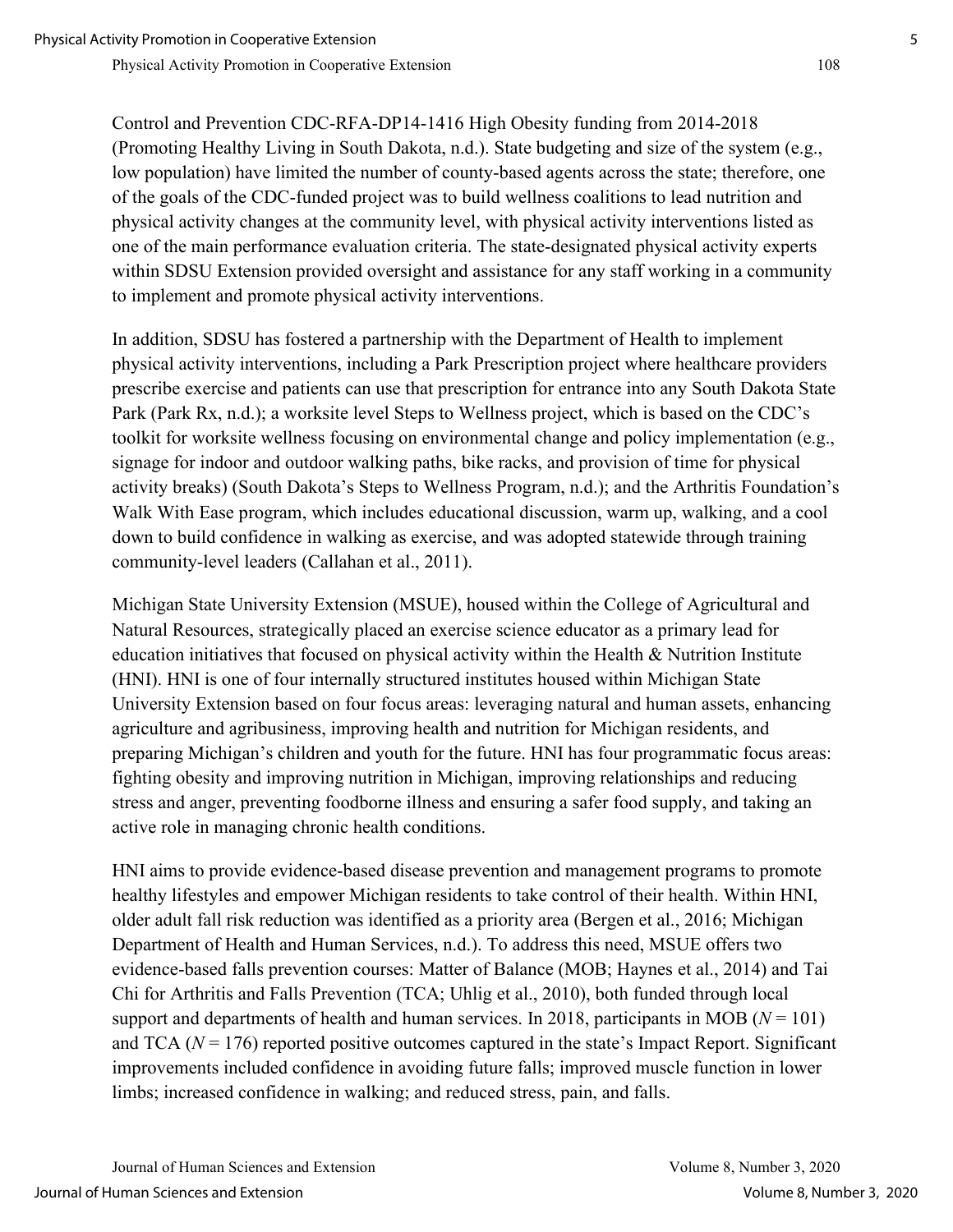MSUE's Falls Prevention Program facilitated collaboration with a multitude of stakeholders from medical students and residents (as early adopters for referrals into falls prevention programming) to physicians and clinical care management teams at health plans to health practices and providers (to explore avenues to provide long-term sustainability for evidencebased falls prevention courses). The MSUE's Falls Prevention Program (efforts supporting both MOB and TCA) was federally funded through the Public Health Fund Department of Health and Human Services Administration for Community Living to develop and enhance integrated, sustainable systems for delivering evidence-based falls prevention programs. The falls prevention initiative showcased examples on each level iterated in Figure 1 and can potentially lead to policy change in referral and clinical care management.

In addition to these state-specific successes, the federally funded Supplemental Nutrition Assistance Program-Education (SNAP-Ed) is implemented by Extension across the nation. Based on the addition of physical activity to the updated 2014 Farm Bill, physical activity promotion became a necessity for all SNAP-Ed funded nutrition programs. One way to support physical activity promotion is to integrate physical activity behaviors or messaging within existing nutrition programs (Palmer-Keenan & Corda, 2014; Peña-Purcell et al., 2012). However, fidelity to the physical activity component is not always achieved. That is, much Extension work remains focused on nutrition behaviors, with physical activity as a complement or supplement to the work. Therefore, at times, dieticians and nutrition experts develop and integrate physical activity components to programs without adhering to the evidence-base.

There are opportunities for nutrition experts of Extension to partner with kinesiology experts of Extension, as has been modeled in the Eating Smart, Being Active (ESBA) SNAP-Ed and Expanded Food and Nutrition Education Program (EFNEP) curricula development and evaluation (Auld et al., 2015; Besculides et al., 2008). For this program, the principal investigator of the *ESBA* collaborated with two physical activity specialists to inform the updates and had a third exercise scientist review the updates. Key updates included a focus on experiential learning and mastery experience for the participants, as well as the inclusion of aerobic and strengthening exercises in alignment with the physical activity guidelines (Piercy et al., 2018). This model of updating the exercise component can be translated to other existing curricula.

#### **Limitations of the Current Extension Model**

These state-based and federal nutrition program successes provide evidence that Extension has the opportunity to be a sound model for physical activity promotion across the health span. However, there are several criticisms and challenges of fully integrating physical activity promotion within Extension. Even in the state-based examples presented here, programs are not scaled throughout the other states who have made physical activity promotion central to their Extension mission. This is, in part, due to a lack of infrastructure to support multi-state physical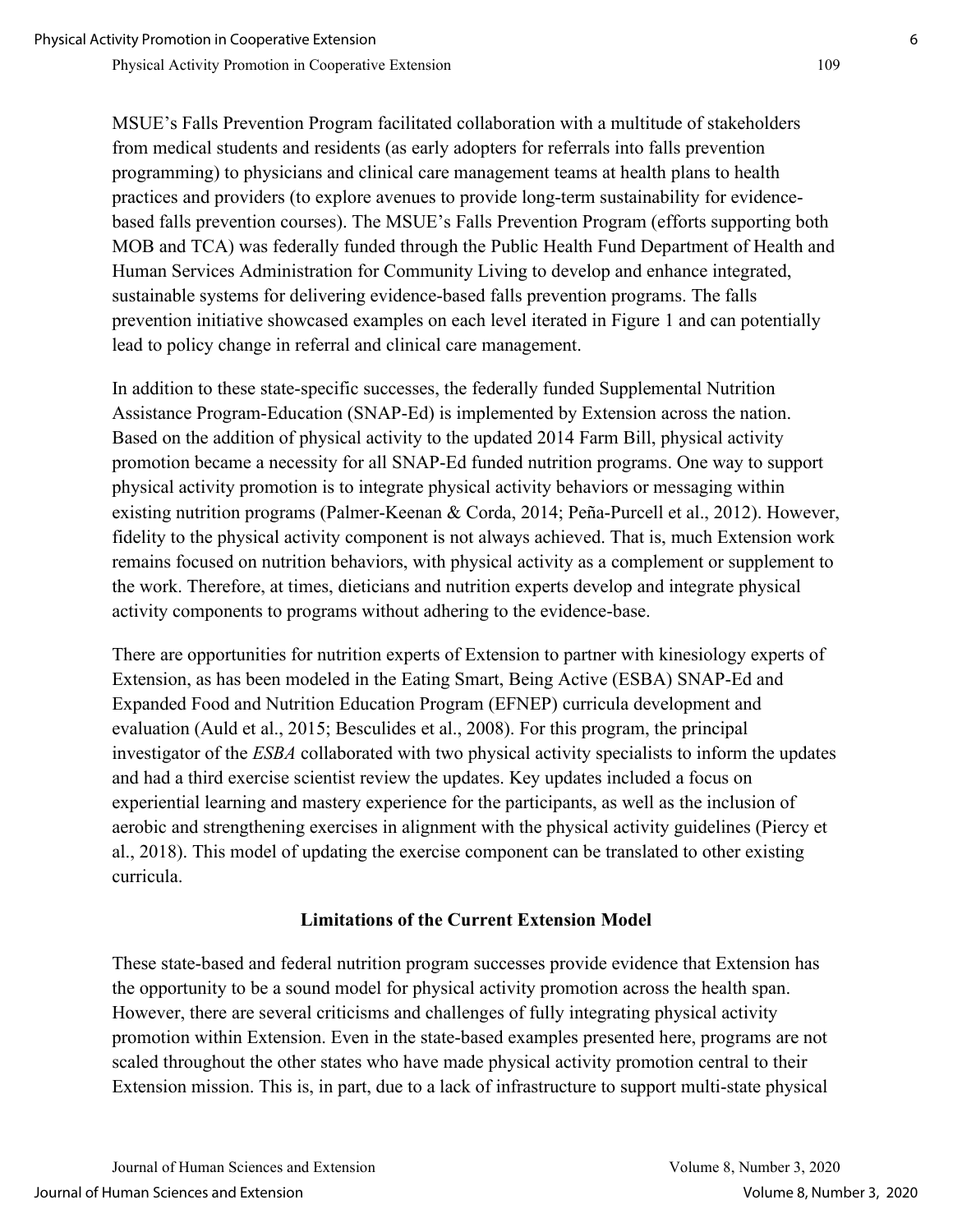activity-specific efforts. These challenges can be summarized in the fact that (a) there is no branch or entity at the national level who consider physical activity their purview or responsibility (e.g., no funding announcements or program leader), (b) there are no branded physical activity Extension programs implemented in every state, which limits recognition for healthcare providers to refer to Extension programming, and (c) there are no standards for reporting physical activity outcomes and therefore only limited local program evidence is available to support that Extension can impact the physical activity behaviors of Americans.

In a recent report, King (2018) noted that if Extension did not step up to address present realities, when one asks Amazon's virtual assistant: "Alexa, what's an Extension agent?," the response may become "It appears that an Extension agent is an anachronism—a person who at one point in history provided personalized information from universities." To avoid being an anachronism, we need to change the expectations, roles, and measurable impacts of Extension physical activity promotion.

If four primary limitations are addressed, the impact of the Extension model on physical activity could be greatly improved. First, prior to the release of the policy documents related to health, many statewide Extension specialists were working in silos, particularly in physical activity (Harden et al., 2016). One reason for the siloed approach was that much of Extension funding comes from counties and states, which underscores the need for demonstrated county-specific impacts important to stakeholders (e.g., commissioners or senators/representatives). This reflects the need for generalizable knowledge and local impacts, appeasing county-specific funders and advancing empirical inquiry. However, rather than reporting county-specific initiatives and impacts *only*, concerted efforts across the nation may improve the **R**each of the target audience, **E**ffect on targeted behavioral outcomes, **A**doption within settings and among staff, high-quality **I**mplementation, and **M**aintenance of behaviors as well as within the system, as proposed in the RE-AIM framework (Balis, John, et al., 2019; Glasgow & Estabrooks, 2018; Glasgow et al., 2020). Professional development on these concepts of internal and external validity may be necessary to impact agent, specialist, and stakeholder interest in RE-AIM-based outcomes.

Second, much of the success within Extension has been disseminated through standard academic dissemination practices (Nasca & Philibert, 2009), that is, only learning about an intervention through peer-reviewed literature or a conference presentation (Cull et al., 2018). The lack of dissemination is further exacerbated by the fact that much Extension work has been published for Extension-specific audiences, which (a) keeps the system from being understood by potential partnering agencies, researchers, and practitioners and (b) has brought into question the degree to which Extension professionals deliver evidence-based interventions (Perkins et al., 2014).

Third, the complexity of the Extension system also impacts the perceptions of agents *within* the system itself. For example, a system-level shift now "allows" Extension to address chronic disease management and physical activity. Adequate training to address these changing demands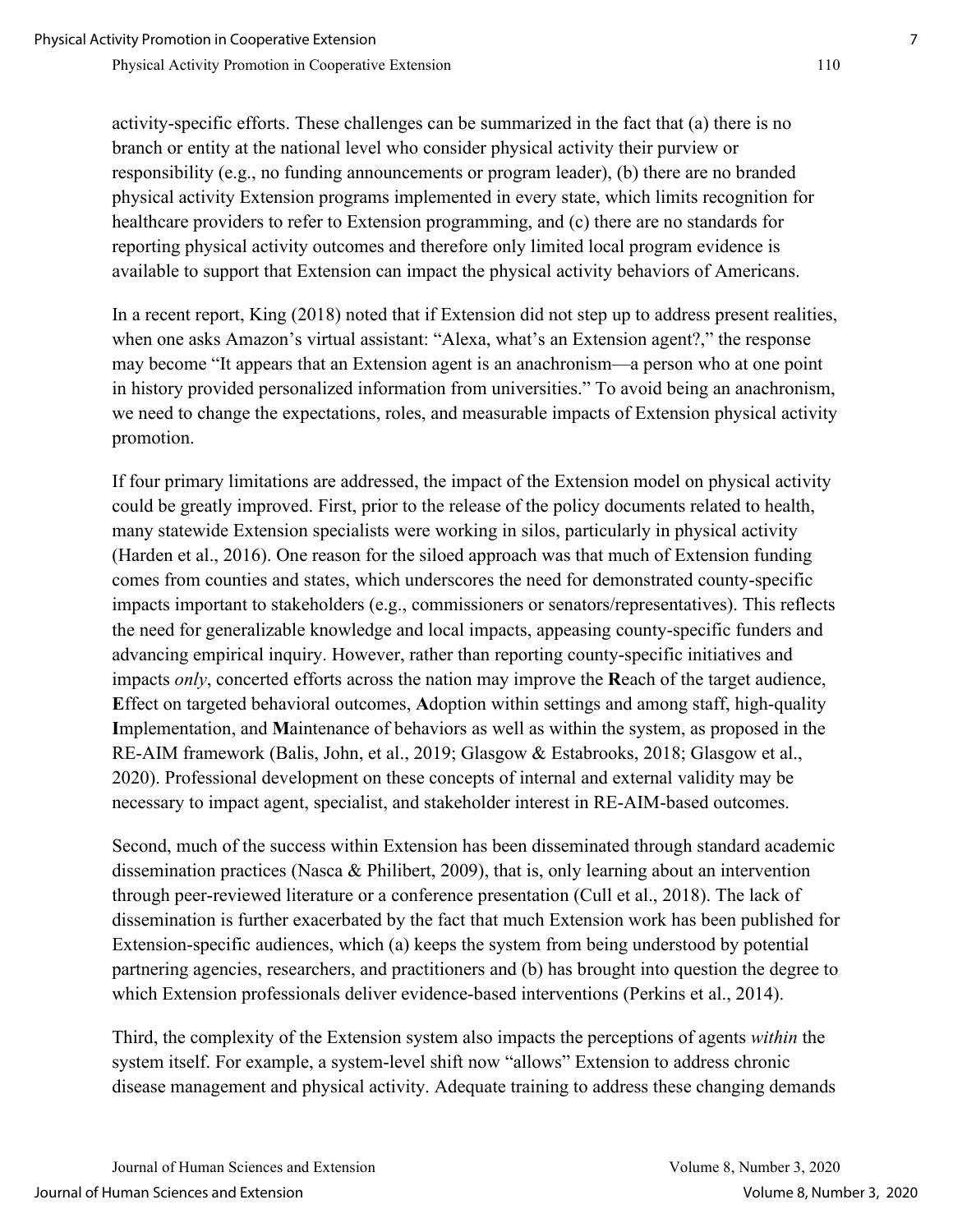is needed (Harden et al., 2017; Johnson et al., 2016). Communicating these system-level changes and providing adequate training so that field professionals can address these community needs also remains a challenge (Balis et al., 2018).

For example, a systematic review of open-access older adult physical activity programs found 17 unique Extension programs delivered across 15 states (Balis, Strayer, et al., 2019). Efforts have been made to scale-out existing programs from one state to another; however, this remains challenging due to the lack of a physical activity specialist in each state and state-specific barriers (e.g., large geographic work areas and lack of funding) (Balis et al., 2018; Balis & Harden, 2019). This is particularly ironic as Extension is often thought of as a rural-serving organization, and yet, the most distal places in each state are underserved even by Extension due to funding constraints and the cost-benefit of programming inputs versus resulting outcomes/impacts (e.g., a primary focus on reach and not impact) (Balis et al., 2019; Estabrooks & Gyurcsik, 2003).

For scale-out efforts to be successful, specialists need to work together to disseminate and adapt effective programs. Spontaneous communication or program uptake is rare, and concerted communication and information-sharing efforts are needed (Brownson et al., 2018; Harden et al., 2020). Additionally, system-level shifts within states are needed to prioritize physical activity promotion and partnership. Indeed, collating successes from states across the nation for this paper is part of ongoing efforts to be more connected across state lines.

Finally, Extension has yet to identify who is leading the charge for physical activity promotion specifically. One strength of the Extension model is employing university-based specialists who serve as knowledge-brokers (Jessani et al., 2016; Klerkx Laurens et al., 2012; Ward et al., 2009) to provide training, technical assistance, and support for agents. However, in 2015, only 13 state systems included any physical activity objectives within their state Extension strategic plans (Harden et al., 2016). This is concerning as strategic planning underscores administrative support, resources, and protection of time to engage in the multi-level and time-consuming work that is necessary to achieve a public health shift in physical activity behaviors. This lack of support is reflected in the fact that we can only identify nine exercise/physical activity specialists across the nation. This is problematic because very few state physical activity specialists are doing quite a bit of work that is intended to inform practice; however, dissemination options and structure for training, technical assistance, and support (from specialists to specialists or specialists to other agents) remain limited. More specifically, when a state does not employ a physical activity specialist, the burden to support physical activity efforts is cast upon specialists with varying expertise (e.g., nutrition, health, etc.) who often do not feel they have the knowledge, capacity, support, or priority to engage in physical activity-specific work. This lack of structure to support dissemination among specialists results in huge state-by-state differences but has also led to duplication of efforts across states, highlighting an opportunity to streamline delivery at a federal level. Federal support will require systems-level shifts in structure and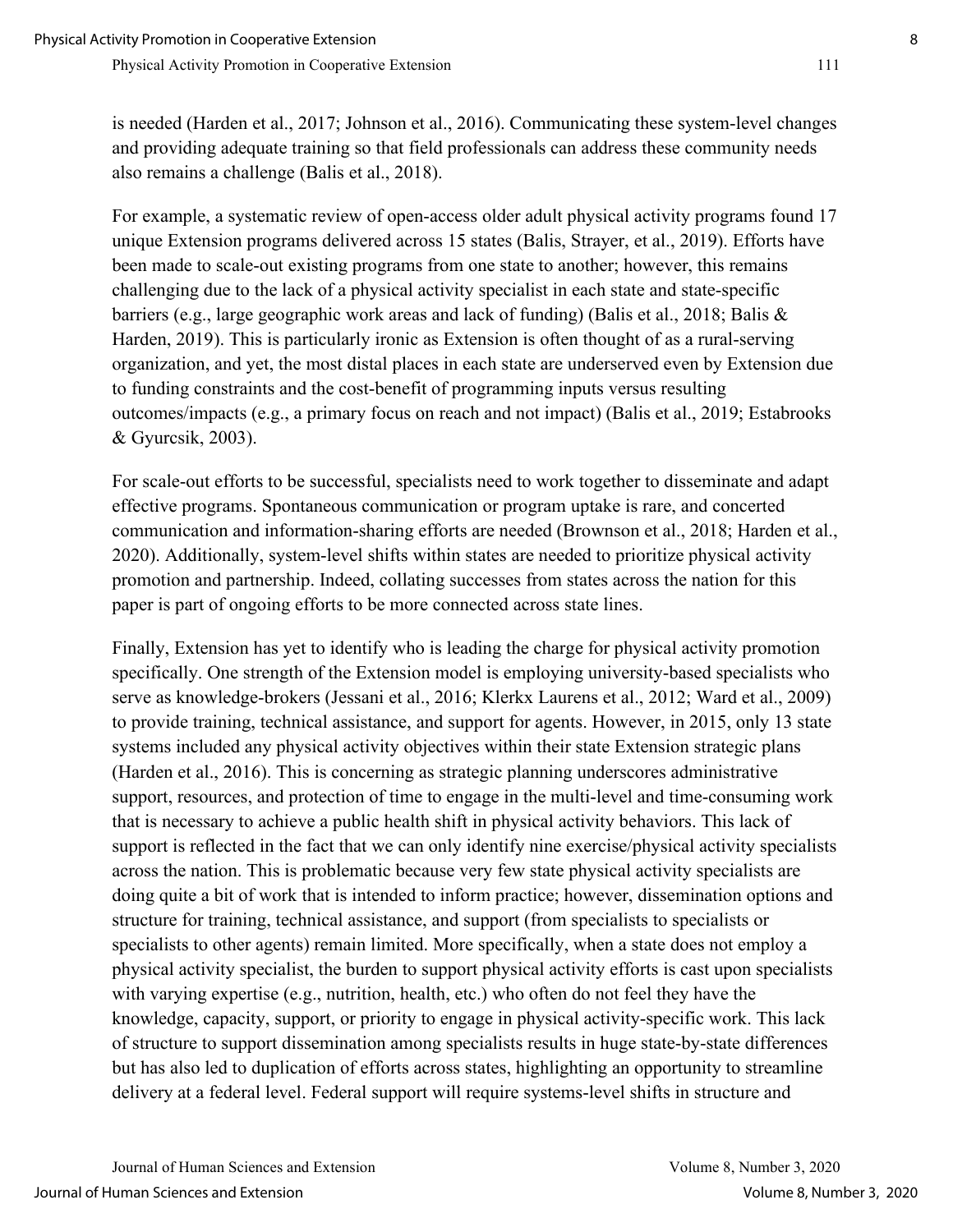resources (e.g., resources for an innovation broker or a repository of existing interventions [materials, training, evaluations]).

Many state specialists have tried to avoid working in silos by joining many working groups whose aim is to impact health. These groups are often focused specifically on nutrition or more broadly on wellness. Rarely is physical activity a priority outcome. Notably, we do not argue for a divorce between nutrition and physical activity promotion; however, physical activity in itself is a viable option for chronic disease prevention and management and several health and environmental benefits. There is no existing structure to acknowledge, support, and connect physical activity leaders in Extension across the nation. As one example, the Exercise is Medicine Community Health subcommittee was originally founded by Extension specialists to integrate members of the American College of Sports Medicine (ACSM) and specialists of this national system. However, after nine years, this committee was dissolved in 2018 and restructured with some additional foci. This was one meeting where exercise specialists could exchange ideas and develop action plans for physical activity. Without supported, motivated recipients at the state and federal level to whom we can disseminate, we retreat to the statefocused model. Notably, while internal support has yet to flourish, individuals from the ACSM and Centers for Disease Control (CDC) and Prevention are forging partnerships and providing encouragement and support. Essentially, entities with whom Extension professionals can partner are enthusiastic about the Extension infrastructure and its potential to reach Americans and impact health; however, the USDA does not actively support these efforts across the health span. Notably, the guiding policy has "childhood obesity prevention" language; therefore, more work has been supported that directly benefits youth, but other physical activity efforts remain underfunded and undervalued.

Two key releases may increase change and support of physical activity efforts in Extension. First, the 2018 Physical Activity Guidelines for Americans (Piercy et al., 2018) address the importance of promoting physical activity and includes increased evidence of the benefits of physical activity on population health. Second, the World Health Organization released the Global Action Plan on Physical Activity (2018-2030), stating,

Physical activity has multiple health, social and economic benefits and can contribute to achieving the 2030 Sustainable Development Goals (SDGs). Policy action on physical activity is interconnected with 13 SDG's…a key feature of this new plan is its call for a "systems-based" approach where effective implementation will require bold leadership combined with cross-government and multi-sectoral partnerships at all levels to achieve a coordinated, whole-of-system response. (World Health Organization, 2018, para. 4)

Taken together, Extension can step into this space for systems-based physical activity promotion and use similar processes that have been successful with agriculture, youth development, and childhood obesity prevention.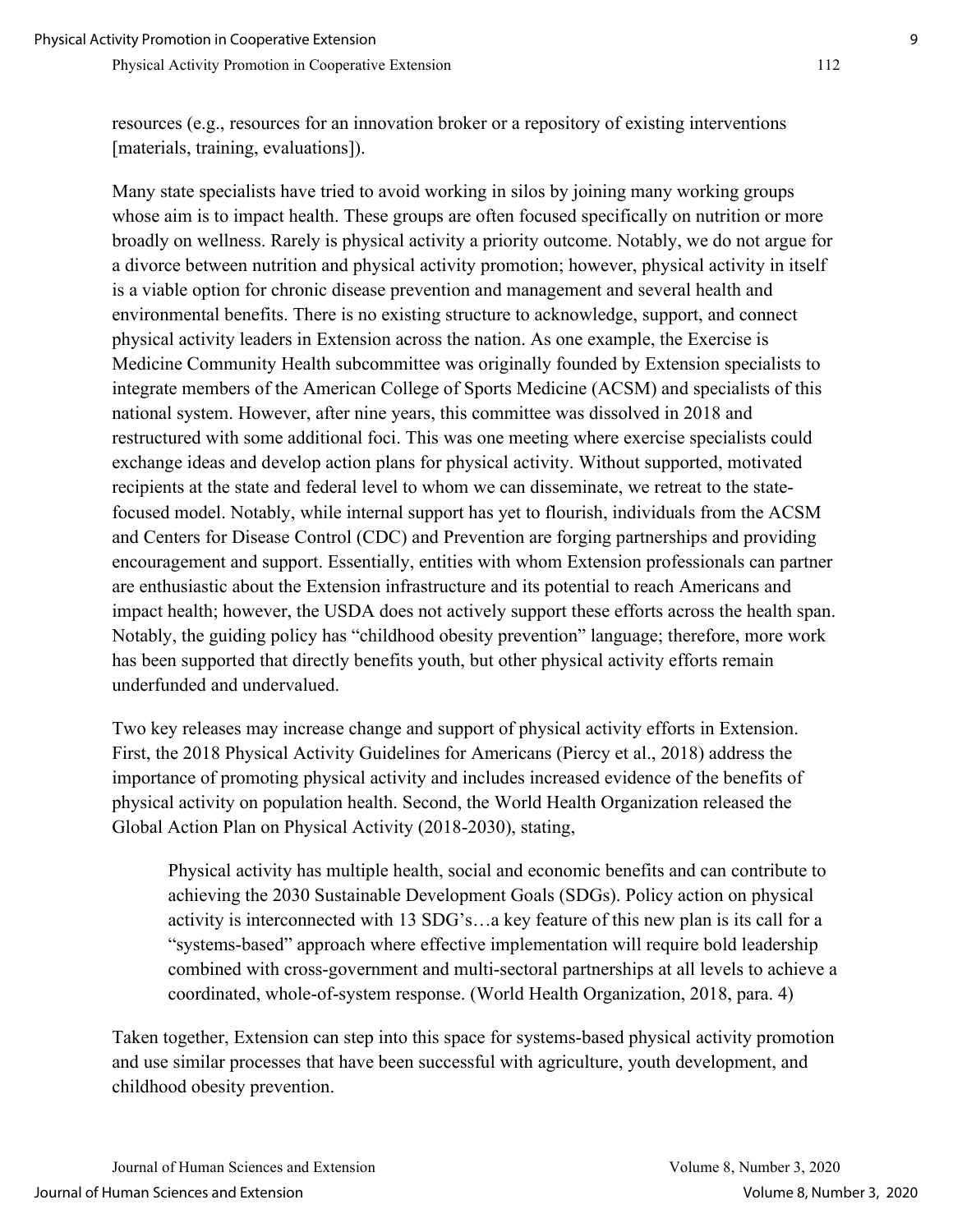#### **Recommendations**

The system and its dedicated personnel are available to promote health, but multi-level changes are needed to make health, evaluation, and dissemination equal priorities. In alignment with Figure 1, national facilitators, such as funds and role clarity around physical activity promotion, are needed. First, we argue that the USDA infrastructure should clarify the role of Extension in physical activity promotion. For example, there are many places where physical activity may fit within the USDA system (e.g., nutrition and health, family and community health), but not one USDA branch claims physical activity as a core component to their work. This lack of fit trickles to the state level where professionals from the Family and Consumer Sciences (FCS) program area may be promoting physical activity, but the official FCS name may not be reflective of their scope of work. This reason, in part, has led many states to change the name of their program area to be more inclusive such as Family and Community Health or Family and Community Wellness. However, this change has not spread nationally as some state agents specifically identify with the FCS heritage and background. Yet, many FCS county positions are not being filled (Memmott, 2019), potentially because not enough trained individuals identify with FCS rather than public health promotion, health sciences, etc. Clarification on physical activity promotion, value, and support should be reflected in USDA and Extension policies and funding announcements. This clarification on roles and value may improve Extension professionals' capacity to evaluate physical activity promotion efforts. Many states aim for more robust evaluation metrics (e.g., reporting impacts beyond simply reach as a shared goal) to report national, collective impacts. That is, the ability to report state and national impacts related to physical activity requires common measures. Extension professionals need to decide what measures are most meaningful across all physical activity promotion efforts (e.g., step counts, a validated survey, knowledge and attitudes).

Second, to promote these policies and achieve work proposed within the funding announcements, each system needs the capacity to hire more specialists with multiple state responsibilities—and, specifically, physical activity promotion. These new hires would have protected time for collaboration among exercise specialists as well as time to provide training, onboarding, and curriculum sharing (Harden et al., 2020). In recent work to understand information-sharing practices within Extension, specialists were identified as the key to program development, adaptation, training, delivery, and evaluation (Strayer et al., 2019). Notably, each specialist is "specialized," for example, some have expertise in recreational sports, others in strength training for older adults, and others still in mind-body practices (Harden et al., 2020). The thought that any one specialist can have expertise across all populations and health span needs is an unrealistic expectation and burdensome. Continuously hiring content-area experts, rather than health promotion experts, may limit the scope of offerings by specialists and, thereby, restrict expertise within each state. Finally, a recent mixed-methods study found specialists reported using over 15 different academic journals and many government resources to learn about interventions that they might adapt or adopt in their respective states (Strayer et al., 2019).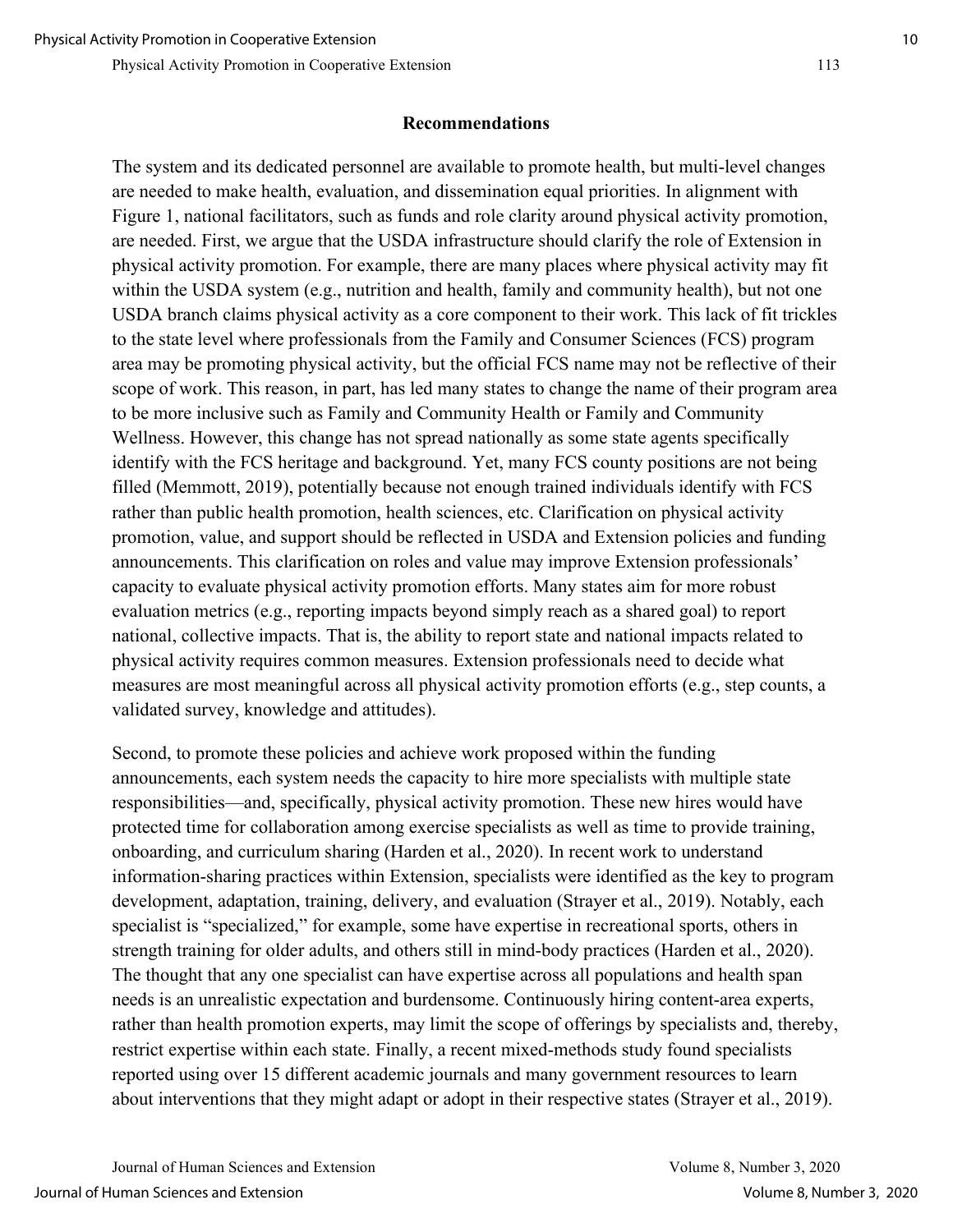These government resources were: other state Extension systems, eXtension (a nonprofit organization to help make Extension work visible), the Centers for Disease Control and Prevention, the National Institutes of Health, the United States Department of Agriculture, and the Federal Trade Commission (Strayer et al., 2019). The lack of a centralized repository of programs for Extension professionals leads to restrictive offerings, misinformation about interventions, or developing new interventions that have the same constructs or purpose. Therefore, specialist resource-sharing is imperative to ensure Extension provides the most offerings to encompass direct education to policy, systems, and environmental work across the health span.

Third, agents are overburdened with the breadth and depth of programming for which they are responsible (Balis et al., 2018; Ensle, 2005; Fetsch & Kennington, 1997; Strayer et al., 2018; Wang, 2014). Individual agents' job descriptions indicate that their primary responsibility is not physical activity promotion, nor should it be, considering the breadth and depth of health promotion offerings for which Extension is responsible. More specifically, a recent study reported that Extension agents across the nation target 22 different health-related areas (e.g., food safety, human development, nutrition) (Strayer et al., 2019). While one agent may not face all 22 areas, the point is that each agent faces unique responsibilities, engages in a variety of partnerships (e.g., schools, social services, health departments, faith-based organizations), and has their own expertise. Put simply, an agent's job responsibilities are diverse and complex, which sometimes causes agent turnover. Thus, the focus needs to shift further toward policy-, environmental- and systems-level health promotion strategies. For example, better dissemination strategies and tools may allow agents to focus on needs instead of trying to become experts on every health issue that arises across communities in the US (Strayer, 2019). Extension personnel can instead advocate, educate, and disseminate best practice strategies to create communities, schools, family home environments, etc. that enable physical activity for the populations exposed to those environments. This is a cost-effective approach that negates the disciplinary and safety training required for Extension agents to directly deliver physical activity programming. Lack of training, competence, and confidence are often-cited barriers to implementing physical activity, and direct education is a high investment for low-reach and low impact (Gunter et al., 2018; Peña-Purcell et al., 2012). With a shift toward policy and systems approaches, county professionals can focus on community needs assessment, coalition building, and facilitating efforts to create healthier, more equitable communities.

Finally, these examples for policy, system, and environmental work are underscored by the need to partner within and outside of Extension. That is, professionals within Extension need to change the old paradigm of competition into collaboration and work with, rather than compete against local organizations to strengthen shared programming areas and build capacity in areas unique to each partnering organization. This approach builds capacity to accomplish the large and multidisciplinary challenges associated with promoting physical activity. This extends to building and strengthening partnerships with campus-based physical activity experts who are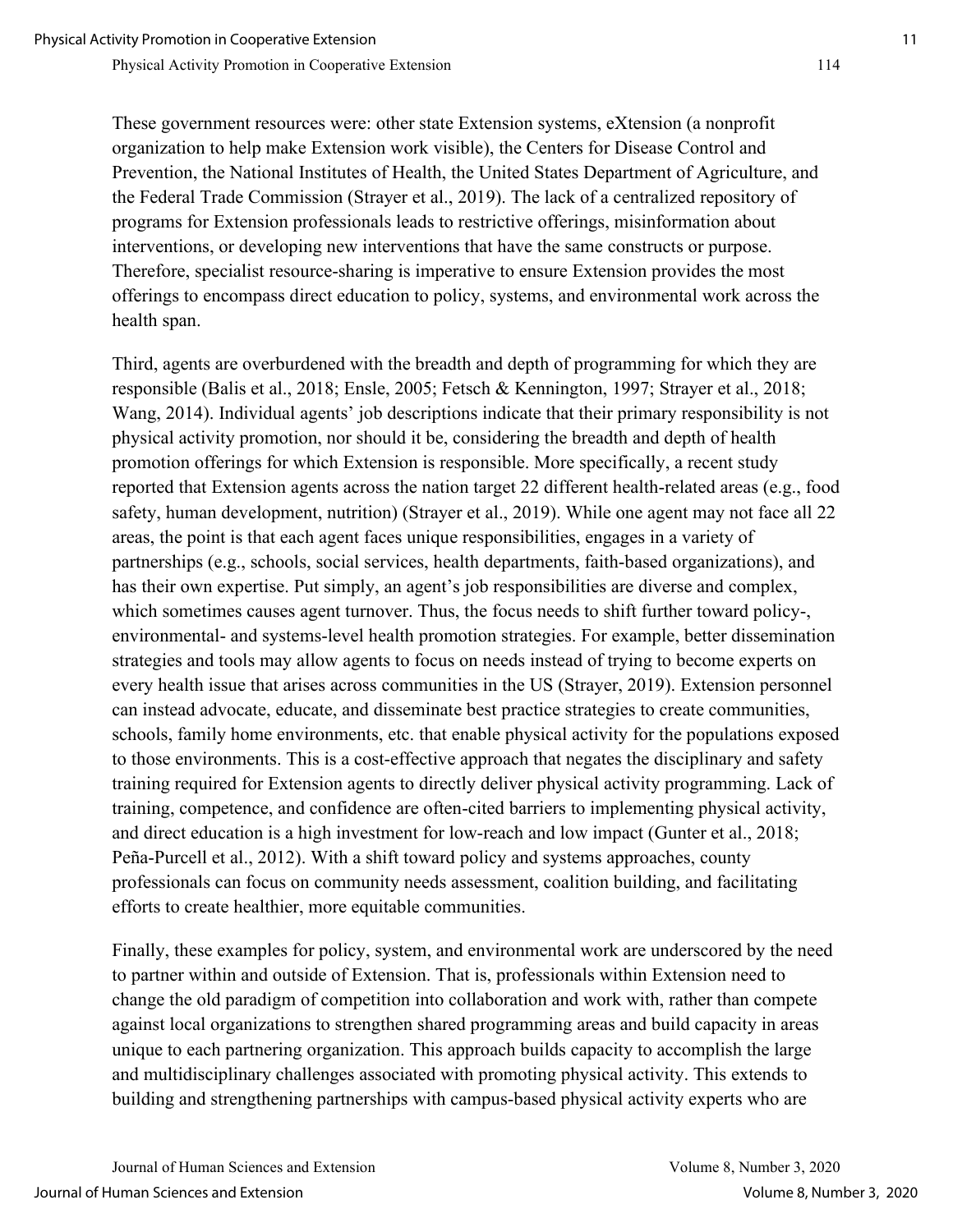often unaware of opportunities and benefits of partnering with Extension to develop, implement, and evaluate physical activity promotion strategies (Exercise is Medicine, Community Health Subcommittee, 2016; Harden et al., 2018). Closing this gap in competition and shifting to resource-, personnel-, and information-sharing can attack the wicked problem of inactivity.

#### **Discussion**

As with any national and federally funded system, Extension has strengths, challenges, and opportunities. Extension professionals strongly desire to remain relevant, show impact, and achieve public value. Extension professionals and volunteers impact the lives of individuals in both rural and urban settings in ways that other organizations' infrastructures cannot, which is attributed to over a century of work earning trust and demonstrating impacts in communities across the nation. Rather than seeing Extension as a competitor with other community-based organizations for resources and access to populations in need, more people need to know that Extension professionals are a reputable and passionate force to help with health promotion efforts. Indeed, the system provides a prime employment opportunity for those educated in leading health fields (from kinesiology and food science to public health). As we try to promote physical activity in Extension and capture meaningful measurement of those efforts, multi-level changes are needed to support the work that happens in the *real*, real-world.

This report shares experiences and data from a number of physical activity experts of Extension; however, this work is by no means comprehensive of all physical activity promotion efforts in Extension. The strength of these examples is that they highlight similarities and differences across the lifespan, geographic regions, and dose of physical activity "intervention." We used this report to demonstrate our experiences and craft a call to action within Extension and among Extension partners so that physical activity efforts can be strategically developed, delivered, and evaluated.

### **References**

- Auld, G., Baker, S., Conway, L., Dollahite, J., Lambea, M. C., & McGirr, K. (2015). Outcome effectiveness of the widely adopted EFNEP curriculum Eating Smart-Being Active. *Journal of Nutrition Education and Behavior*, *47*(1), 19–27. <https://doi.org/10.1016/j.jneb.2014.07.001>
- Balis, L., & Harden, S.M. (2019). Scaling out a 4-H healthy meeting initiative: Challenges in implementation and comprehensive evaluation. *Journal of Nutrition Education and Behavior*, *51*(8),1020–1024.<https://doi.org/10.1016/j.jneb.2019.05.288>
- Balis, L., John, D., & Harden, S. (2019). Beyond evaluation: Using the RE-AIM framework for program planning in Extension. *Journal of Extension, 57*(2), Article v57-2tt1. <https://www.joe.org/joe/2019april/tt1.php>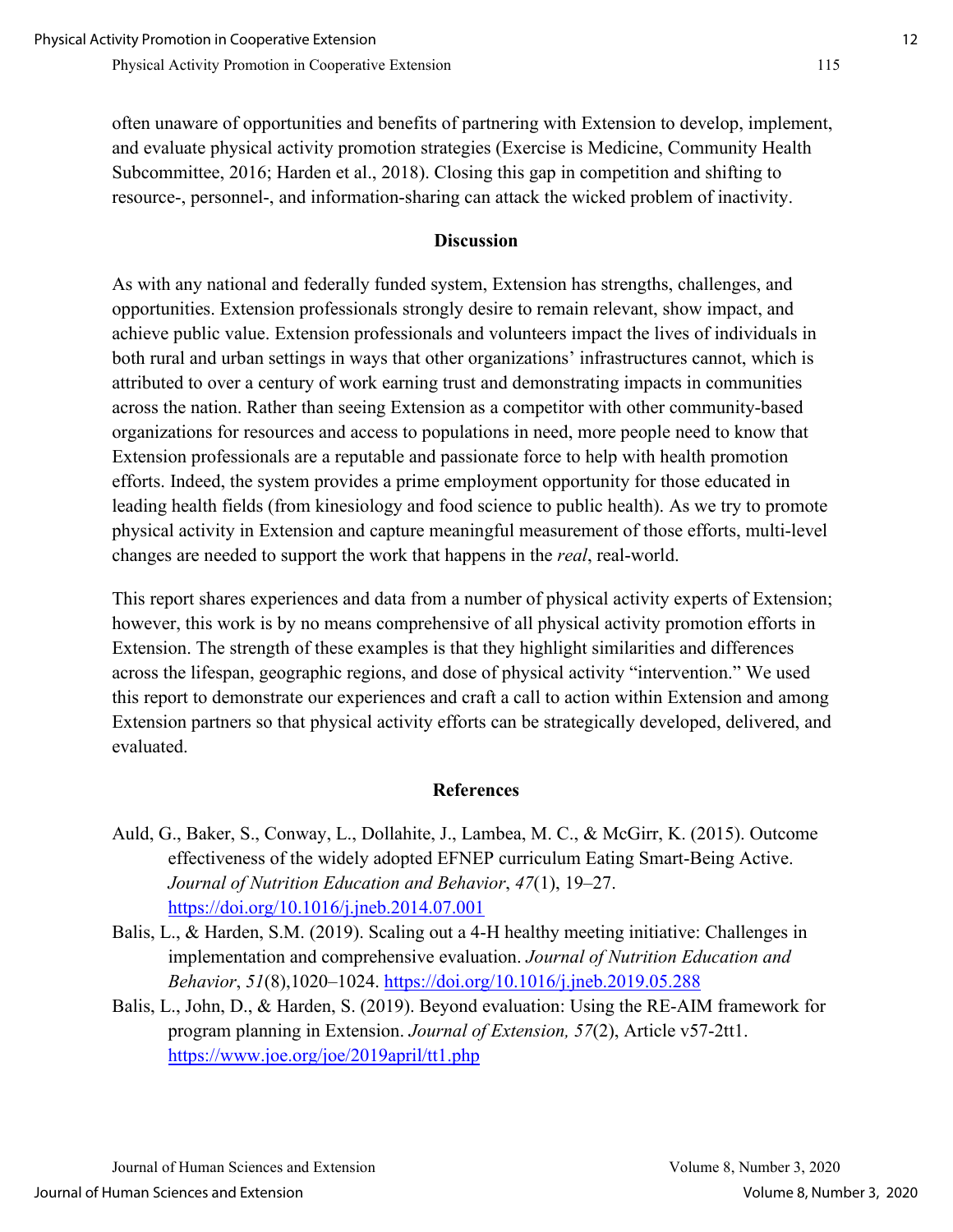- Balis, L. E., Strayer, T. E., Ramalingam, N., & Harden, S. M. (2018). Beginning with the end in mind: Contextual considerations for scaling-out a community-based intervention. *Frontiers in Public Health*, *6,* Article 357.<https://doi.org/10.3389/fpubh.2018.00357>
- Balis, L. E., Strayer, T., Ramalingam, N., Wilson, M., & Harden, S. M. (2019). Open-access physical activity programs for older adults: A pragmatic and systematic review. *The Gerontologist, 59*(4), e268–e278.<https://doi.org/10.1093/geront/gnx195>
- Ball, S., Gammon, R., Kelly, P. J., Cheng, A.-L., Chertoff, K., Kaume, L., Abreu, E. L., & Brotto, M. (2013). Outcomes of Stay Strong, Stay Healthy in community settings. *Journal of Aging and Health*, *25*(8), 1388–1397. <https://doi.org/10.1177/0898264313507318>
- Bergen, G., Stevens, M. R., & Burns, E. R. (2016). Falls and fall injuries among adults aged  $\geq 65$ years - United States, 2014. *Morbidity and Mortality Weekly Report*, *65*(37), 993–998. <https://doi.org/10.15585/mmwr.mm6537a2>
- Besculides, M., Zaveri, H., Hanson, C., Farris, R., Gregory-Mercado, K., & Will, J. (2008). Best practices in implementing lifestyle interventions in the WISEWOMAN program: Adaptable strategies for public health programs. *American Journal of Health Promotion*, *22*(5), 322–328.<https://doi.org/10.4278/ajhp.22.5.322>
- Blair, C. K., Madan-Swain, A., Locher, J. L., Desmond, R. A., de Los Santos, J., Affuso, O., Glover, T., Smith, K., Carley, J., Lipsitz, M., Sharma, A., Krontiras, H., Cantor, A., & Demark-Wahnefried, W. (2013). Harvest for Health gardening intervention feasibility study in cancer survivors. *Acta Oncologica*, *52*(6), 1110–1118. <https://doi.org/10.3109/0284186X.2013.770165>
- Block, G., Wakimoto, P., Mandel, R., Metz, D., Fujii, M. L., Feldman, N., & Sutherland, B. (2004). A randomized trial of the Little by Little CD-ROM: Demonstrated effectiveness in increasing fruit and vegetable intake in a low-income population. *Preventing Chronic Disease*, *1*(3).<https://www.ncbi.nlm.nih.gov/pmc/articles/PMC1253473/>
- Braun, B., Bruns, K., Cronk, L., Fox, L. K., Koukel, S., Le Menestrel, S., Lord, L. M., Reeves, C., Rennekamp, R., Rice, C., Rodgers, M., Samuel, J., Vail, A., & Warren, T. (2014). *National framework for health and wellness*. National Institute of Food and Agriculture. <https://nifa.usda.gov/resource/national-framework-health-and-wellness>
- Brownson, R. C., Eyler, A. A., Harris, J. K., Moore, J. B., & Tabak, R. G. (2018). Getting the word out: New approaches for disseminating public health science. *Journal of Public Health Management and Practice*, *24*(2), 102–111. <https://doi.org/10.1097/PHH.0000000000000673>
- Bull, N. H., Cote, L. S., Warner, P. D., & McKinnie, M. R. (2004). Is Extension relevant for the 21st century? *Journal of Extension*, *42*(6), Article 6COM2. <https://www.joe.org/joe/2004december/comm2.php>
- Burke, S. M., Shapcott, K. M., Carron, A. V., Bradshaw, M. H., & Estabrooks, P. A. (2010). Group goal setting and group performance in a physical activity context. *International*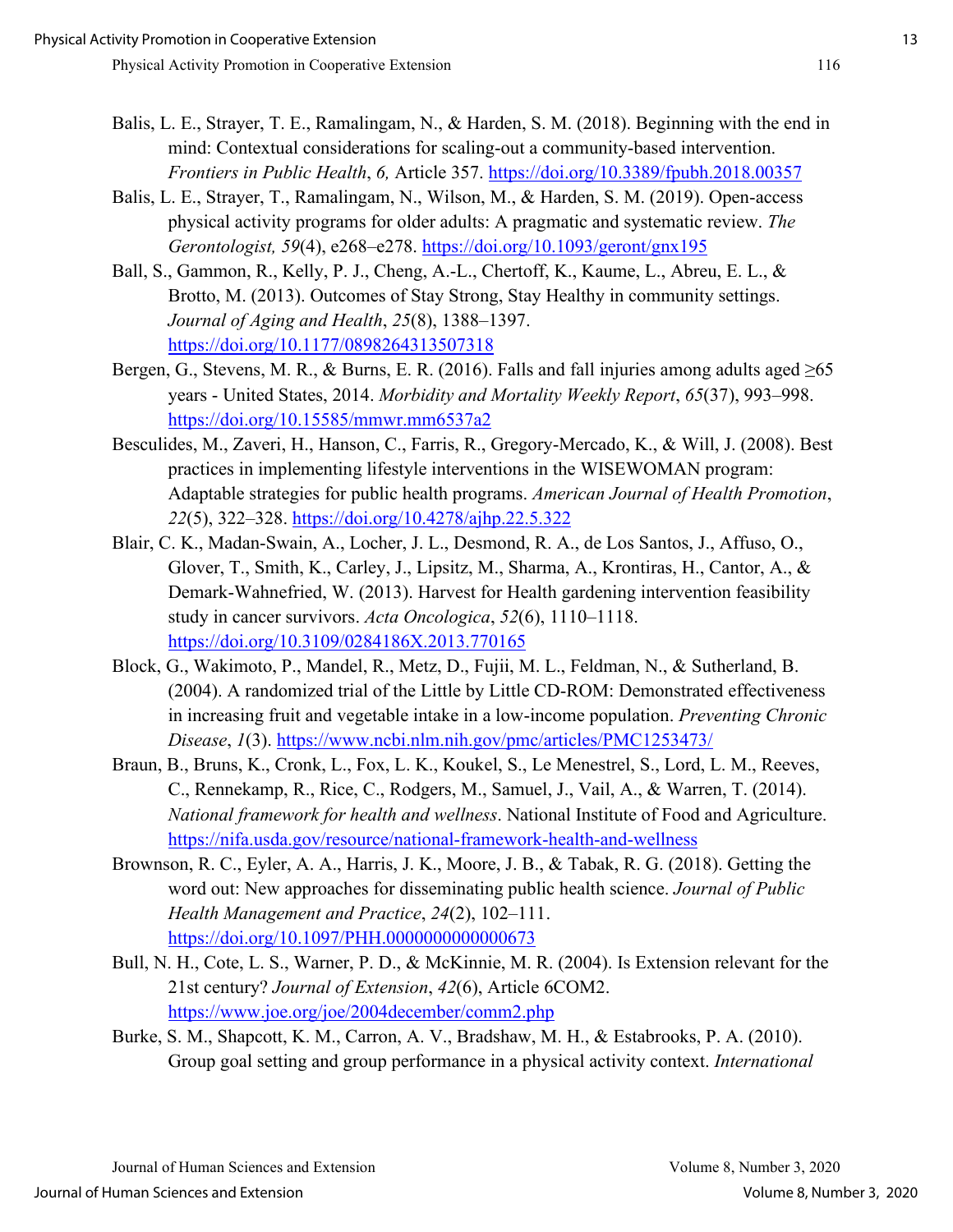*Journal of Sport and Exercise Psychology*, *8*(3), 245–261. <https://doi.org/10.1080/1612197X.2010.9671952>

- Buscemi, J., Odoms-Young, A., Stolley, M. L., Blumstein, L., Schiffer, L., Berbaum, M. L., McCaffrey, J., Montoya A. M., Braunschweig, C., & Fitzgibbon, M. L. (2014). Adaptation and dissemination of an evidence-based obesity prevention intervention: Design of a comparative effectiveness trial. *Contemporary Clinical Trials*, *38*(2), 355– 360.<https://doi.org/10.1016/j.cct.2014.06.007>
- Callahan, L. F., Shreffler, J. H., Altpeter, M., Schoster, B., Hootman, J., Houenou, L. O., Martin, K. R., & Schwartz, T. A. (2011). Evaluation of group and self-directed formats of the Arthritis Foundation's Walk with Ease program. *Arthritis Care & Research*, *63*(8), 1098– 1107.<https://doi.org/10.1002/acr.20490>
- Cases, M. G., Frugé, A. D., de Los Santos, J. F., Locher, J. L., Cantor, A. B., Smith, K. P., Glover, T. A., Cohen, H. J., Daniel, M., Morrow, C. D., Moellering, D. R., & Demark-Wahnefried, W. (2016). Detailed methods of two home-based vegetable gardening intervention trials to improve diet, physical activity, and quality of life in two different populations of cancer survivors. *Contemporary Clinical Trials*, *50*, 201–212. <https://doi.org/10.1016/j.cct.2016.08.014>
- Chen, S., Dzewaltowski, D. A., Rosenkranz, R. R., Lanningham-Foster, L., Vazou, S., Gentile, D. A., Lee, J. A., Braun, K. J., Wolff, M. M., &Welk, G. J. (2018). Feasibility study of the SWITCH implementation process for enhancing school wellness. *BMC Public Health*, *18*, Article 1119.<https://doi.org/10.1186/s12889-018-6024-2>
- Cull, B. J., Dzewaltowski, D. A., Guagliano, J. M., Rosenkranz, S. K., Knutson, C. K., & Rosenkranz, R. R. (2018). Wellness-promoting practices through Girl Scouts: A pragmatic superiority randomized controlled trial with additional dissemination. *American Journal of Health Promotion, 32*(7), 1544–1554. <https://doi.org/10.1177/0890117118754825>
- Doerksen, S. E., & Estabrooks, P. A. (2007). Brief fruit and vegetable messages integrated within a community physical activity program successfully change behaviour. *The International Journal of Behavioral Nutrition and Physical Activity*, *4*, Article 12. <https://doi.org/10.1186/1479-5868-4-12>
- Downey, S. M., Wages, J., Jackson, S. F., & Estabrooks, P. A. (2012). Adoption decisions and implementation of a community-based physical activity program: A mixed methods study. *Health Promotion Practice*, *13*(2), 175–182. <https://doi.org/10.1177/1524839910380155>
- Dunifon, R., Duttweiler, M., Pillemer, K., Tobias, D., & Trochim, W. M. K. (2004). Evidencebased Extension. *Journal of Extension*, *42*(2), Article 2FEA2. <https://www.joe.org/joe/2004april/a2.php>
- Dunn, C., Thomas, C., Ward, D., Webber, K., Cullitan, C., Pegram, L., & Webber, K. (2006). Design and implementation of a nutrition and physical activity curriculum for child care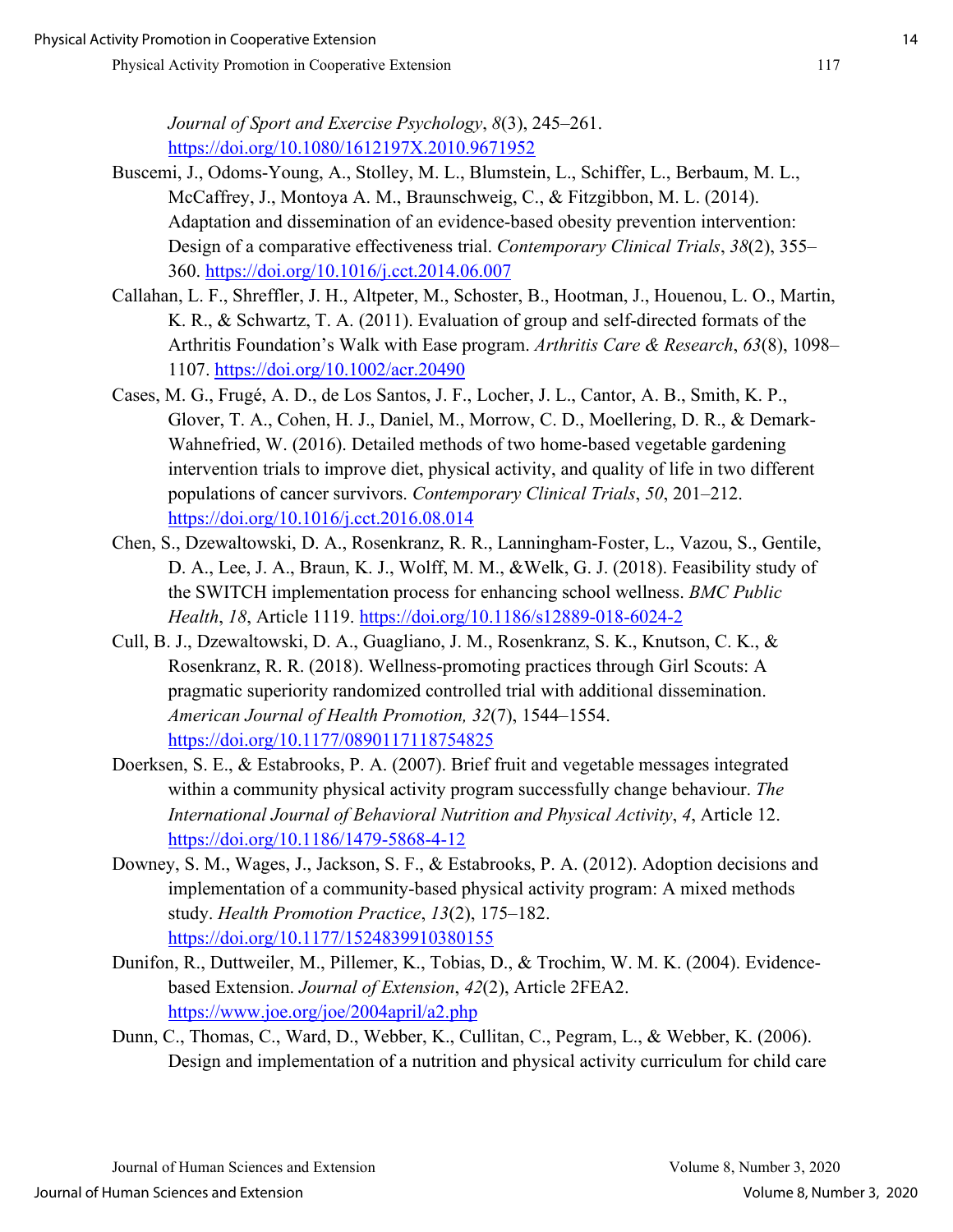settings. *Preventing Chronic Disease*, *3*(2), Article 58. <https://www.ncbi.nlm.nih.gov/pmc/articles/PMC1563947/>

- Dwyer, J. W., Contreras, D., Eschbach, C. L., Tiret, H., Newkirk, C., Carter, E., & Cronk, L. (2017). Cooperative Extension as a framework for health extension: The Michigan State University model. *Academic Medicine*, *92*(10), 1416–1420. <https://doi.org/10.1097/ACM.0000000000001640>
- Dzewaltowski, D. A., Estabrooks, P. A., & Glasgow, R. E. (2004). The future of physical activity behavior change research: What is needed to improve translation of research into health promotion practice? *Exercise and Sport Sciences Reviews*, *32*(2), 57–63. <https://doi.org/10.1097/00003677-200404000-00004>
- Dzewaltowski, D., Estabrooks, P., Gyurcsik, N., & Johnston, J. (2002). Promotion of physical activity through community development. In *Exploring sport and exercise psychology*  $(2<sup>nd</sup>$  ed., pp. 209–223). American Psychological Association.
- Dzewaltowski, D. A., Estabrooks, P. A., & Johnston, J. A. (2002). Healthy youth places promoting nutrition and physical activity. *Health Education Research*, *17*(5), 541–551. <https://doi.org/10.1093/her/17.5.541>
- Dzewaltowski, D. A., Estabrooks, P. A., Welk, G., Hill, J., Milliken, G., Karteroliotis, K., & Johnston, J. A. (2009). Healthy youth places: A randomized controlled trial to determine the effectiveness of facilitating adult and youth leaders to promote physical activity and fruit and vegetable consumption in middle schools. *Health Education & Behavior*, *36*(3), 583–600.<https://doi.org/10.1177/1090198108314619>
- Dzewaltowski, D. A., McElroy, M., Musch, T. I., Poole, D. C., & Harms, C. A. (2015). Kansas State University physical activity systems framework: Integration of the discipline of kinesiology and public health. *Kinesiology Review*, *4*(4), 346–354. <https://doi.org/10.1123/kr.2015-0034>
- Dzewaltowski, D. A., Rosenkranz, R. R., Geller, K. S., Coleman, K. J., Welk, G. J., Hastmann, T. J., & Milliken, G. A. (2010). HOP'N after-school project: An obesity prevention randomized controlled trial. *The International Journal of Behavioral Nutrition and Physical Activity*, *7*, Article 90.<https://doi.org/10.1186/1479-5868-7-90>
- Ensle, K. M. (2005). Burnout: How does Extension balance job and family? *Journal of Extension*, *43*(3), Article 3FEA5.<https://www.joe.org/joe/2005june/a5.php>
- Estabrooks, P. A., Bradshaw, M., Dzewaltowski, D. A., & Smith-Ray, R. L. (2008). Determining the impact of Walk Kansas: Applying a team-building approach to community physical activity promotion. *Annals of Behavioral Medicine*, *36*(1), 1–12. <https://doi.org/10.1007/s12160-008-9040-0>
- Estabrooks, P. A., Bradshaw, M., Fox, E., Berg, J., & Dzewaltowski, D. A. (2004). The relationships between delivery agents' physical activity level and the likelihood of implementing a physical activity program. *American Journal of Health Promotion, 18*(5), 350–353.<https://doi.org/10.4278/0890-1171-18.5.350>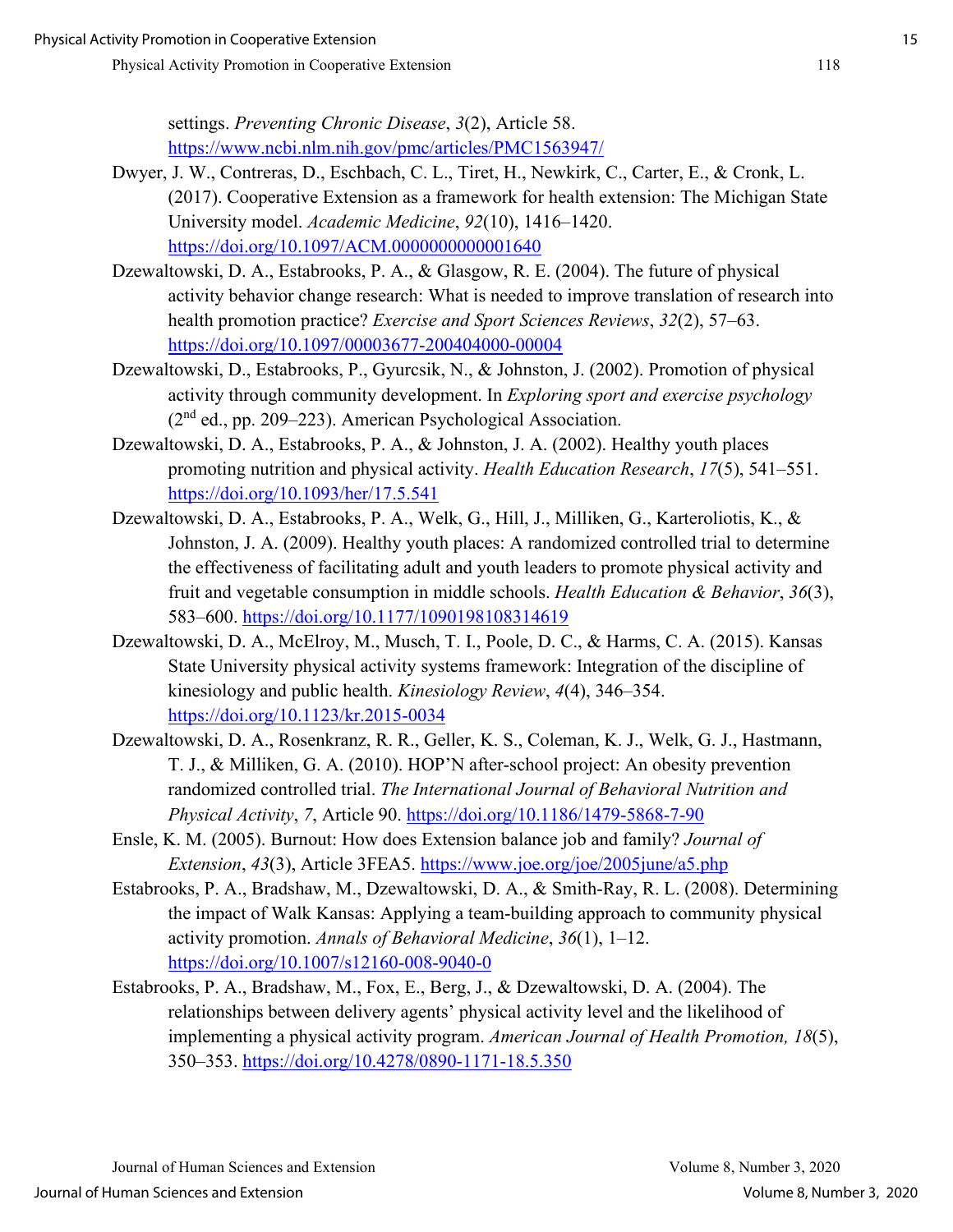- Estabrooks, P. A., Brownson, R. C., & Pronk, N. P. (2018). Dissemination and implementation science for public health professionals: An overview and call to action. *Preventing Chronic Disease*, *15*.<https://doi.org/10.5888/pcd15.180525>
- Estabrooks, P. A., & Gyurcsik, N. C. (2003). Evaluating the impact of behavioral interventions that target physical activity: Issues of generalizability and public health. *Psychology of Sport and Exercise, 4*(1), 41–55. [https://doi.org/10.1016/S1469-0292\(02\)00016-X](https://doi.org/10.1016/S1469-0292(02)00016-X)
- Exercise is Medicine, Community Health Subcommittee. (2016, June). *Exercise Is Medicine (EIM) for community health: Linking clinics and communities through Cooperative Extension*. Presented at the American College of Sports Medicine, Boston, Massachusetts.
- Farm Service Agency. (2014). *Farm bill*. United States Department of Agriculture. <https://www.fsa.usda.gov/programs-and-services/farm-bill/index>
- Fetsch, R. J., & Kennington, M. S. (1997). Balancing work and family in Cooperative Extension: History, effective programs, and future directions. *Journal of Extension*, *35*(1), Article 1FEA2.<https://www.joe.org/joe/1997february/a2.php>
- Fetsch, R. J., MacPhee, D., & Boyer, L. K. (2012). Evidence-based programming: What is a process an Extension Agent can use to evaluate a program's effectiveness? *Journal of Extension*, *50*(5), Article v50-5a2.<https://www.joe.org/joe/2012october/a2.php>
- Folta, S. C., Lichtenstein, A. H., Seguin, R. A., Goldberg, J. P., Corbin, M. A., Wiker, N., Gauker, J., Chui, K., & Nelson, M. E. (2015). The StrongWomen–Healthy Hearts program in Pennsylvania: RE-AIM analysis. *Translational Behavioral Medicine*, *5*(1), 94–102.<https://doi.org/10.1007/s13142-014-0286-8>
- Franz, N., & Townson, L. (2008). The nature of complex organizations: The case of Cooperative Extension. In M. T. Braverman, M. Engle, M. E. Arnold, & R. A. Rennekamp (Eds.), *Program evaluation in a complex organizational system: Lessons from Cooperative Extension. New Directions for Evaluation 2008*(120), 5–14. <https://doi.org/10.1002/ev.272>
- Freedman, D. A., Peña-Purcell, N., Friedman, D. B., Ory, M., Flocke, S., Barni, M. T., & Hébert, J. R. (2014). Extending cancer prevention to improve fruit and vegetable consumption. *Journal of Cancer Education*, *29*(4), 790–795. [https://doi.org/10.1007/s13187-014-0656-](https://doi.org/10.1007/s13187-014-0656-4) [4](https://doi.org/10.1007/s13187-014-0656-4)
- Glasgow, R. E., & Estabrooks, P. E. (2018). Pragmatic applications of RE-AIM for health care initiatives in community and clinical settings. *Preventing Chronic Disease*, *15*, E02. <https://doi.org/10.5888/pcd15.170271>
- Glasgow, R. E., Harden, S. M., Gaglio, B., Rabin, B. A., Smith, M. L., Porter, G. C., Ory, M. G., & Estabrooks, P. A. (2019). RE-AIM planning and evaluation framework: Adapting to new science and practice with a twenty-year review. *Frontiers in Public Health- Public Health Education and Promotion.* <https://doi.org/10.3389/fpubh.2019.00064>
- Gunter, K. B., Nader, P. A., Armington, A., Hicks, J. C., & John, D. (2017). Evaluation of an Extension-delivered resource for accelerating progress in childhood obesity prevention: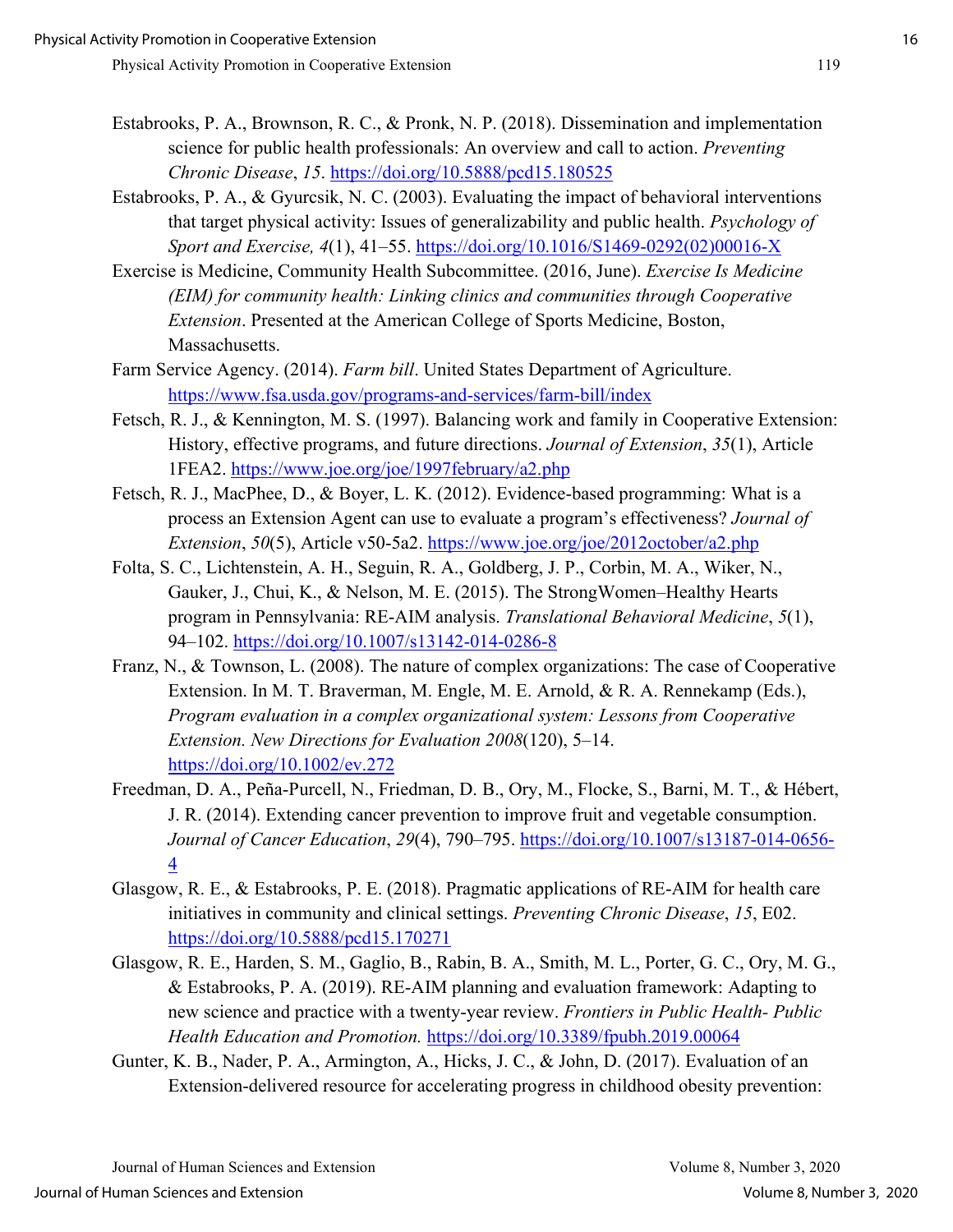The BEPA-Toolkit. *Journal of Extension*, *55*(2), Article v55-2a5. <https://www.joe.org/joe/2017april/a5.php>

- Gunter, K., Harden, S., Lindsay, A., John, D., Satterlee, D., & Morgan, K. (2018, June). *Promoting physical activity Via Cooperative Extension: What do the data tell us?* Presented at the American College of Sports Medicine, Minneapolis, MN.
- Harden, S. M., Johnson, S. B., Almeida, F. A., & Estabrooks, P. A. (2017). Improving physical activity program adoption using integrated research-practice partnerships: An effectiveness-implementation trial. *Translational Behavioral Medicine*, *7*(1), 28–38. <https://doi.org/10.1007/s13142-015-0380-6>
- Harden, S. M., Lindsay, A., Everette, A., & Gunter, K. B. (2016). Systematic review of physical activity objectives in Extension strategic plans: Findings and implications for improved public health impact. *Journal of Extension*, *54*(5), Article v54-5rb2. <https://joe.org/joe/2016october/rb2.php>
- Harden, S. M., Lindsay, A., & Gunter, K. B. (2018). How to leverage your state's land grant Extension system: Partnering to promote physical activity. *Translational Journal of the American College of Sports Medicine, 3*(15), 113–118. [https://journals.lww.com/acsm](https://journals.lww.com/acsm-tj/toc/2018/08010)[tj/toc/2018/08010](https://journals.lww.com/acsm-tj/toc/2018/08010)
- Harden, S., Washburn, L., Berg, A., Pena-Purcell, N., Norman-Burgdolf, H., & Franz, N. (2020). A brief report on a facilitated approach to connect Cooperative Extension southern region state-level health specialists. *Journal of Human Sciences and Extension, 8*(1), 191–205. <https://www.jhseonline.com/article/view/1007/810>
- Haynes, M., League, P., & Neault, G. (2014). A Matter of Balance: Older adults taking control of falls by building confidence. *Frontiers in Public Health*, *2*, Article 274. <https://doi.org/10.3389/fpubh.2014.00274>
- Janicke, D. M., Lim, C. S., Mathews, A. E., Shelnutt, K. P., Boggs, S. R., Silverstein, J. H., & Brumback, B. A. (2013). The Community-based Healthy-lifestyle Intervention for Rural Preschools (CHIRP) study: Design and methods. *Contemporary Clinical Trials*, *34*(2), 187–195.<https://doi.org/10.1016/j.cct.2012.11.004>
- Jessani, N., Kennedy, C., & Bennett, S. (2016). The human capital of knowledge brokers: An analysis of attributes, capacities and skills of academic teaching and research faculty at Kenyan schools of public health. *Health Research Policy and Systems*, *14*(1), Article 58. <https://doi.org/10.1186/s12961-016-0133-0>
- Johnson, S. B., Harden, S. M., & Estabrooks, P. A. (2016). Uptake of evidence-based physical activity programs: Comparing perceptions of adopters and nonadopters. *Translational Behavioral Medicine*, *6*(4), 629–637.<https://doi.org/10.1007/s13142-015-0371-7>
- Kaiser, L., Martinez, J., Horowitz, M., Lamp, C., Johns, M., Espinoza, D., Byrnes, M., Gomez, M. M., Aguilera, A., & de la Torre, A. (2015). Adaptation of a culturally relevant nutrition and physical activity program for low-income, Mexican-origin parents with young children. *Preventing Chronic Disease*, *12*.<https://doi.org/10.5888/pcd12.140591>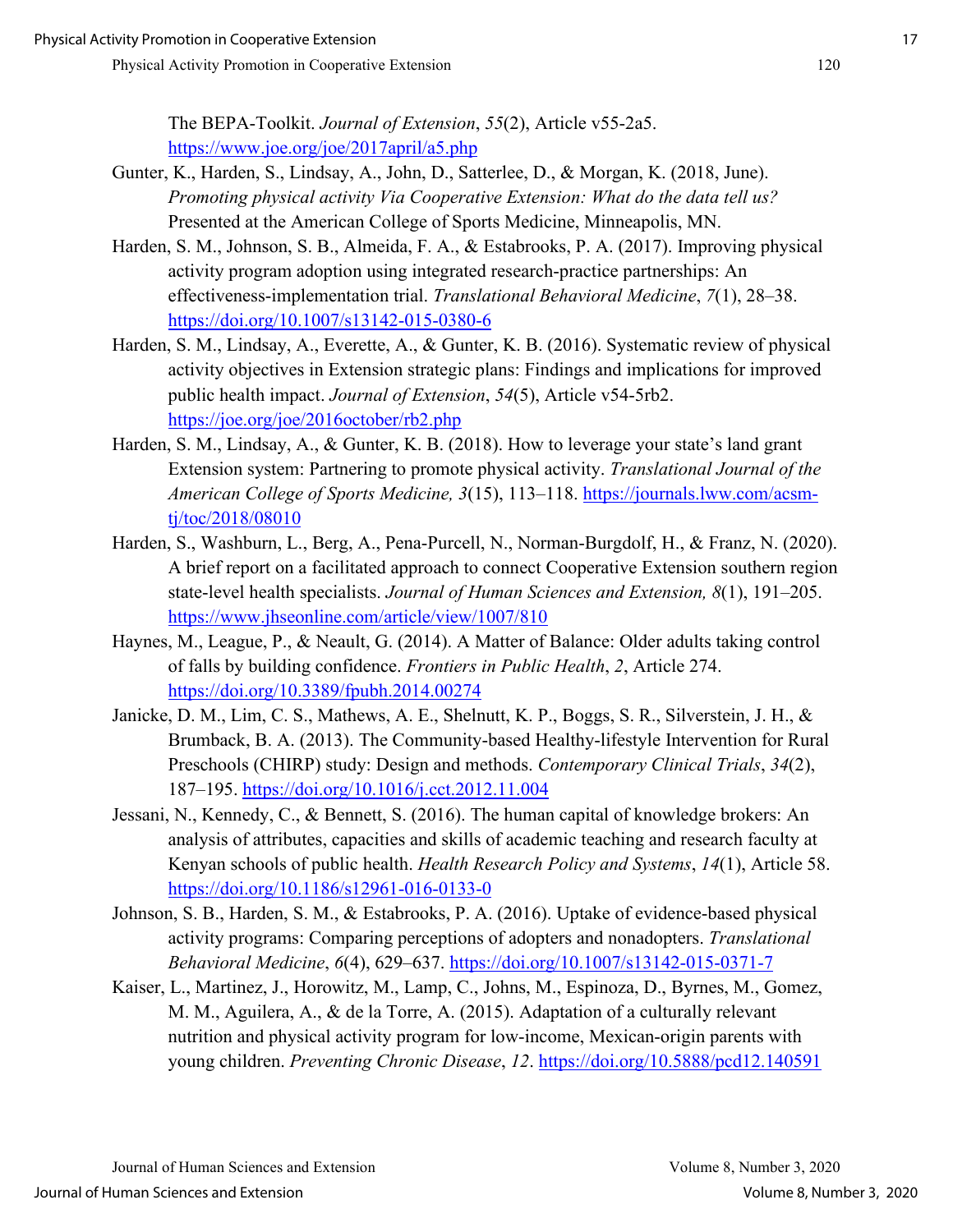- Kaufman, A., Boren, J., Koukel, S., Ronquillo, F., Davies, C., & Nkouaga, C. (2017). Agriculture and health sectors collaborate in addressing population health. *Annals of Family Medicine*, *15*(5), 475–480.<https://doi.org/10.1370/afm.2087>
- King, D. (2018) Hey, Siri, what is the future of Extension? *Journal of Extension, 56*(5), Article v56-5comm1. https://joe.org/joe/2018september/comm1.php
- Klerkx, L., Schut, M., Leeuwis, C., & Kilelu, C. (2012). Advances in knowledge brokering in the agricultural sector: Towards innovation system facilitation. *IDS Bulletin*, *43*(5), 53–60. https://doi.org/10.1111/j.1759-5436.2012.00363.x
- MacKenzie Whetstone, L., Kolasa, K. M., Dunn, C., Jayaratne, K. S. U., Aggarwal, S., Vodicka, S., Schneider, L., Thomas, C., van Staveren, M. &Lackey, C. (2011). Effects of a behavior-based weight management program delivered through a state cooperative extension and local public health department network, North Carolina, 2008-2009. *Preventing Chronic Disease*, *8*(4), Article 81. Retrieved from <https://www.ncbi.nlm.nih.gov/pmc/articles/PMC3136981/>
- Manore, M. M., Larson-Meyer, D. E., Lindsay, A. R., Hongu, N., & Houtkooper, L. (2017). Dynamic energy balance: An integrated framework for discussing diet and physical activity in obesity prevention—is it more than eating less and exercising more? *Nutrients*, *9*(8), Article 905.<https://doi.org/10.3390/nu9080905>
- McNamara, A., & Gunter, K. (2012). The influence of participation in Better Bones and Balance<sup>TM</sup> on skeletal health: Evaluation of a community-based exercise program to reduce fall and fracture risk. *Osteoporosis International*, *23*(6), 1813–1822. <https://doi.org/10.1007/s00198-011-1816-6>
- Michigan Department of Health and Human Services (n.d.). *Health statistics and reports.* [https://www.michigan.gov/mdhhs/0,5885,7-339-73970\\_2944---,00.html](https://www.michigan.gov/mdhhs/0,5885,7-339-73970_2944---,00.html)
- Memmott, M. (2019). *Minutes of Western Region Family and Consumer Science Program Leaders meeting.* Oregon State University: Virtual.
- Nasca, T. J., & Philibert, I. (2009). Communities of practice and learning: Disseminating their work. *Journal of Graduate Medical Education*, *1*(1), 164–165. <https://doi.org/10.4300/01.01.0028>
- Oregon Department of Education. (2017). *Report on House Bill 3141 Codified ORS 329.498 & 329.499, Fifth biennial report on physical education.* [https://www.oregon.gov/ode/educator-resources/standards/physicaleducation/Documents](https://www.oregon.gov/ode/educator-resources/standards/physicaleducation/Documents/2017-February-PE-Minutes%20Report.pdf) [/2017-February-PE-Minutes%20Report.pdf](https://www.oregon.gov/ode/educator-resources/standards/physicaleducation/Documents/2017-February-PE-Minutes%20Report.pdf)
- Palmer-Keenan, D. M., & Corda, K. (2014). Should physical activity be included in nutrition education? A comparison of nutrition outcomes with and without in-class activities. *Journal of Extension*, *52*(4), Article v52-4a8.<https://www.joe.org/joe/2014august/a8.php>
- *Park Rx: A Prescription for a Day in the Park!* (n.d.). [https://healthysd.gov/park-rx-prescribe-a](https://healthysd.gov/park-rx-prescribe-a-day-in-the-park/)[day-in-the-park/](https://healthysd.gov/park-rx-prescribe-a-day-in-the-park/)
- Peña-Purcell, N., Bowen, E., Zoumenou, V., Schuster, E. R., Boggess, M., Manore, M. M., & Gerrior, S. A. (2012). Extension professionals' strengths and needs related to nutrition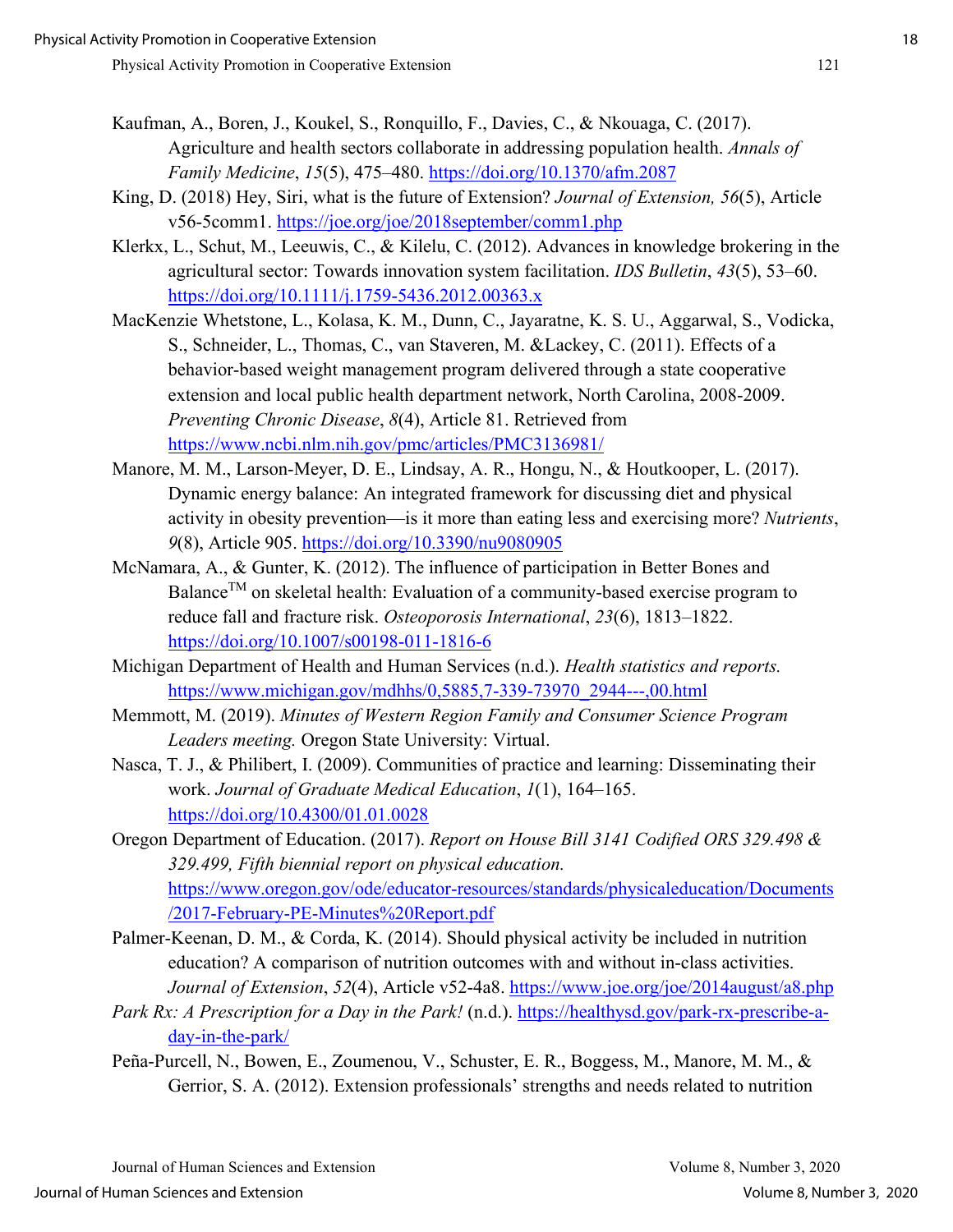and health programs. *Journal of Extension*, *50*(3), Article v50-3rb2. <https://www.joe.org/joe/2012june/rb2.php>

- Perkins, D. F., Chilenski, S. M., Olson, J. R., Mincemoyer, C. C., & Spoth, R. (2014). Knowledge, attitudes, and commitment concerning evidence-based prevention programs: Differences between family and consumer sciences and 4-H youth development educators. *Journal of Extension*, *52*(3), Article v52-3a6. <https://www.joe.org/joe/2014june/a6.php>
- Phillips, R. L., Kaufman, A., Mold, J. W., Grumbach, K., Vetter-Smith, M., Berry, A., & Burke, B. T. (2013). The primary care Extension program: A catalyst for change. *The Annals of Family Medicine*, *11*(2), 173–178.<https://doi.org/10.1370/afm.1495>
- Piercy, K. L., Troiano, R. P., Ballard, R. M., Carlson, S. A., Fulton, J. E., Galuska, D. A., George, S. M., & Olson, R. D. (2018). The physical activity guidelines for Americans. *JAMA*, *320*(19), 2020–2028.<https://doi.org/10.1001/jama.2018.14854>
- *Promoting healthy living in South Dakota: South Dakota State University's High Obesity Program*. (n.d.). [https://www.cdc.gov/nccdphp/dnpao/state-local-programs/pdf/high](https://www.cdc.gov/nccdphp/dnpao/state-local-programs/pdf/high-obesity-program/South-Dakota-062018-508.pdf)[obesity-program/South-Dakota-062018-508.pdf](https://www.cdc.gov/nccdphp/dnpao/state-local-programs/pdf/high-obesity-program/South-Dakota-062018-508.pdf)
- Reed, D., Lester, D., Danberry, K., Fink, P. L., & Owens, S. (2016). Perceptions of the role of West Virginia's Cooperative Extension Service in tobacco control coalitions. *Frontiers in Public Health*, *4,* Article 83.<https://doi.org/10.3389/fpubh.2016.00083>
- Rogers, E. M. (1962). *Diffusion of innovations.* Free Press of Glencoe.
- *Senate Bill 4, S. 4-A, 79th Oregon Legislative Assembly-2017 Regular Session*. (2017). <https://olis.leg.state.or.us/liz/2017R1/Downloads/MeasureDocument/SB4>
- Shapcott, K. M., Carron, A. V., Burke, S. M., Bradshaw, M. H., & Estabrooks, P. A. (2006). Member diversity and cohesion and performance in walking groups. *Small Group Research*, *37*(6), 701–720.<https://doi.org/10.1177/1046496406294545>
- *South Dakota's Steps to Wellness program gets employees moving at work*. (n.d.). Retrieved February 22, 2019, from [https://healthysd.gov/south-dakotas-steps-to-wellness-program](https://healthysd.gov/south-dakotas-steps-to-wellness-program-gets-employees-moving-at-work/)[gets-employees-moving-at-work/](https://healthysd.gov/south-dakotas-steps-to-wellness-program-gets-employees-moving-at-work/)
- Strayer, T. (2019). *Dissemination of health promotion information in Cooperative Extension: A multi-study exploration of channels, sources, and characteristics that influence intervention uptake* [Unpublished doctoral dissertation]. Virginia Tech, Blacksburg, U.S.
- Strayer, T., Kennedy, L., Ramalingam, N., Balis, L., Wilson, M. L., & Harden, S. M. (2018). Cooperative Extension gets moving, but how? Explorations of Extension health educators dissemination strategies for health promotion program adoption*. American Journal of Health Promotion, 34*(2),198–205*.* <https://doi.org/10.1177/0890117119879606>
- Tabak, R. G., Khoong, E. C., Chambers, D. A., & Brownson, R. C. (2012). Bridging research and practice: Models for dissemination and implementation research. *American Journal of Preventive Medicine*, *43*(3), 337–350.<https://doi.org/10.1016/j.amepre.2012.05.024>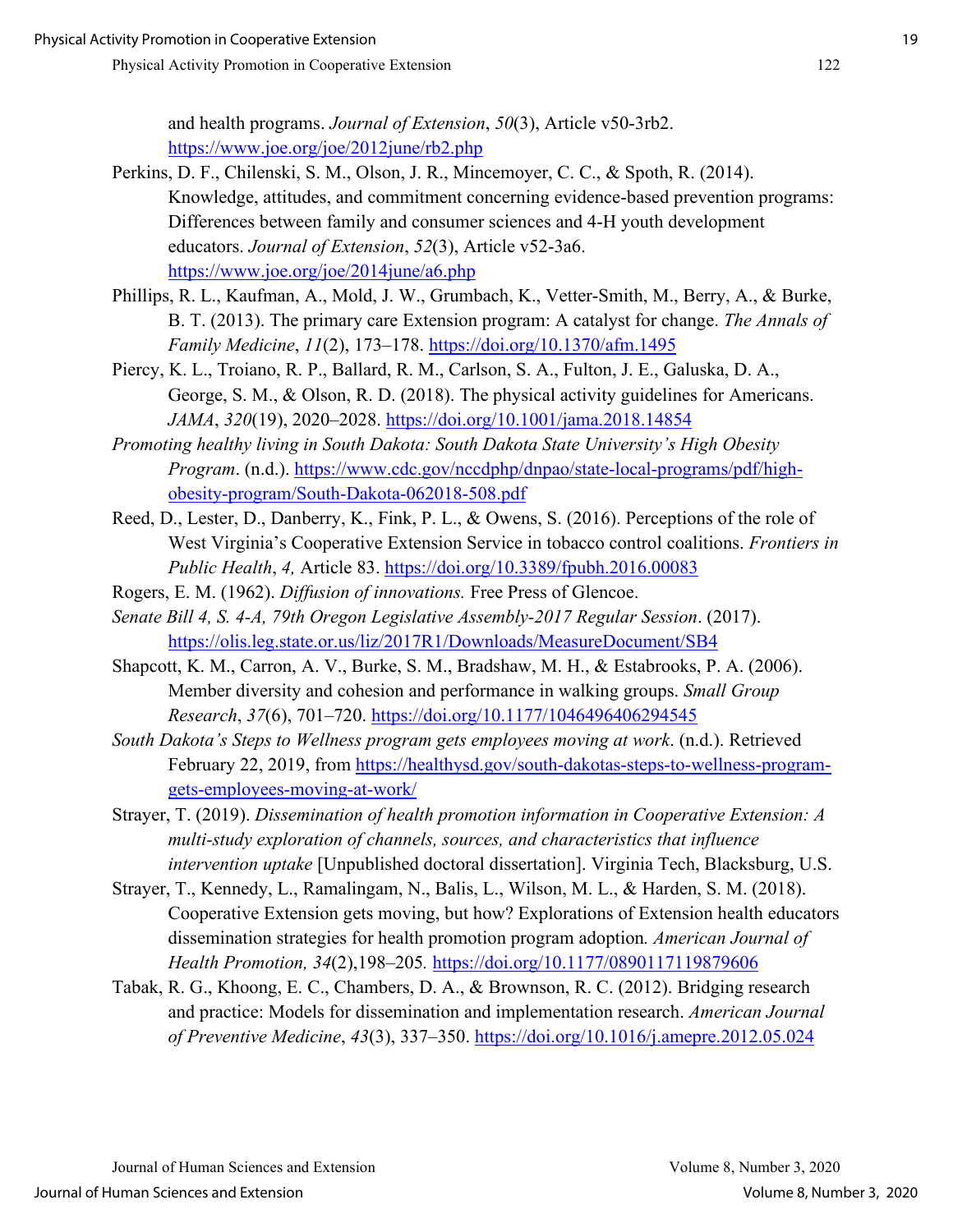- Taylor, N., & Gunter, K. B. (2019). Translating innovative curriculum to promote physical activity in the school setting through partnerships with Cooperative Extension. *Presented at the American Public Health Association Physical Activity Twitter Conference.*
- Uhlig, T., Fongen, C., Steen, E., Christie, A., & Ødegård, S. (2010). Exploring Tai Chi in rheumatoid arthritis: A quantitative and qualitative study. *BMC Musculoskeletal Disorders*, *11*(1), Article 43.<https://doi.org/10.1186/1471-2474-11-43>
- Wages, J. G., Jackson, S. F., Bradshaw, M. H., Chang, M., & Estabrooks, P. A. (2010). Different strategies contribute to community physical activity program participation in rural versus metropolitan settings. *American Journal of Health Promotion, 25*(1), 36–39. <https://doi.org/10.4278/ajhp.080729-ARB-143>
- Wang, S. L. (2014). Cooperative Extension System: Trends and economic impacts on U.S. agriculture. *Choices, Quarter 1.* http://www.choicesmagazine.org/choicesmagazine/submitted-articles/cooperative-extension-system-trends-and-economicimpacts-on-us-agriculture
- Ward, V., House, A., & Hamer, S. (2009). Knowledge brokering: The missing link in the evidence to action chain? *Evidence & Policy: A Journal of Research, Debate and Practice*, *5*(3), 267–279.<https://doi.org/10.1332/174426409X463811>
- Welk, G. J., Chen, S., Nam, Y. H., & Weber, T. E. (2015). A formative evaluation of the SWITCH® obesity prevention program: Print versus online programming. *BMC Obesity*, *2*, Article 20.<https://doi.org/10.1186/s40608-015-0049-1>
- World Health Organization. (2018). *The global action plan on physical activity 2018 2030: More active people for a healthier world*. [https://www.who.int/news](https://www.who.int/news-room/initiatives/gappa)[room/initiatives/gappa](https://www.who.int/news-room/initiatives/gappa)
- Wilson, M. L., Strayer, T. E., Davis, R., & Harden, S. M. (2018). Informed adaptations of a strength-training program through a research–practice partnership. *Frontiers in Public Health*, *6*. https://doi.org/10.3389/fpubh.2018.00058

*Samantha Harden,* PhD, is an Associate Professor and Exercise Extension Specialist in Human Nutrition, Foods, and Exercise at Virginia Tech. Her work focuses on implementing evidencebased physical activity promotion interventions in a variety of pragmatic settings, especially within Cooperative Extension.

*Laura Balis,* PhD, is an Extension Educator at the University of Wyoming, focusing on community-based nutrition and physical activity programs. Her research focuses on translating evidence-based physical activity and nutrition programs for diverse populations into practice through the Cooperative Extension System.

*Thomas Strayer III,* PhD, applies his degrees of Applied Economics (MS) and Translational Biology, Medicine, and Health (PhD) to evaluate Cooperative Extension initiatives.